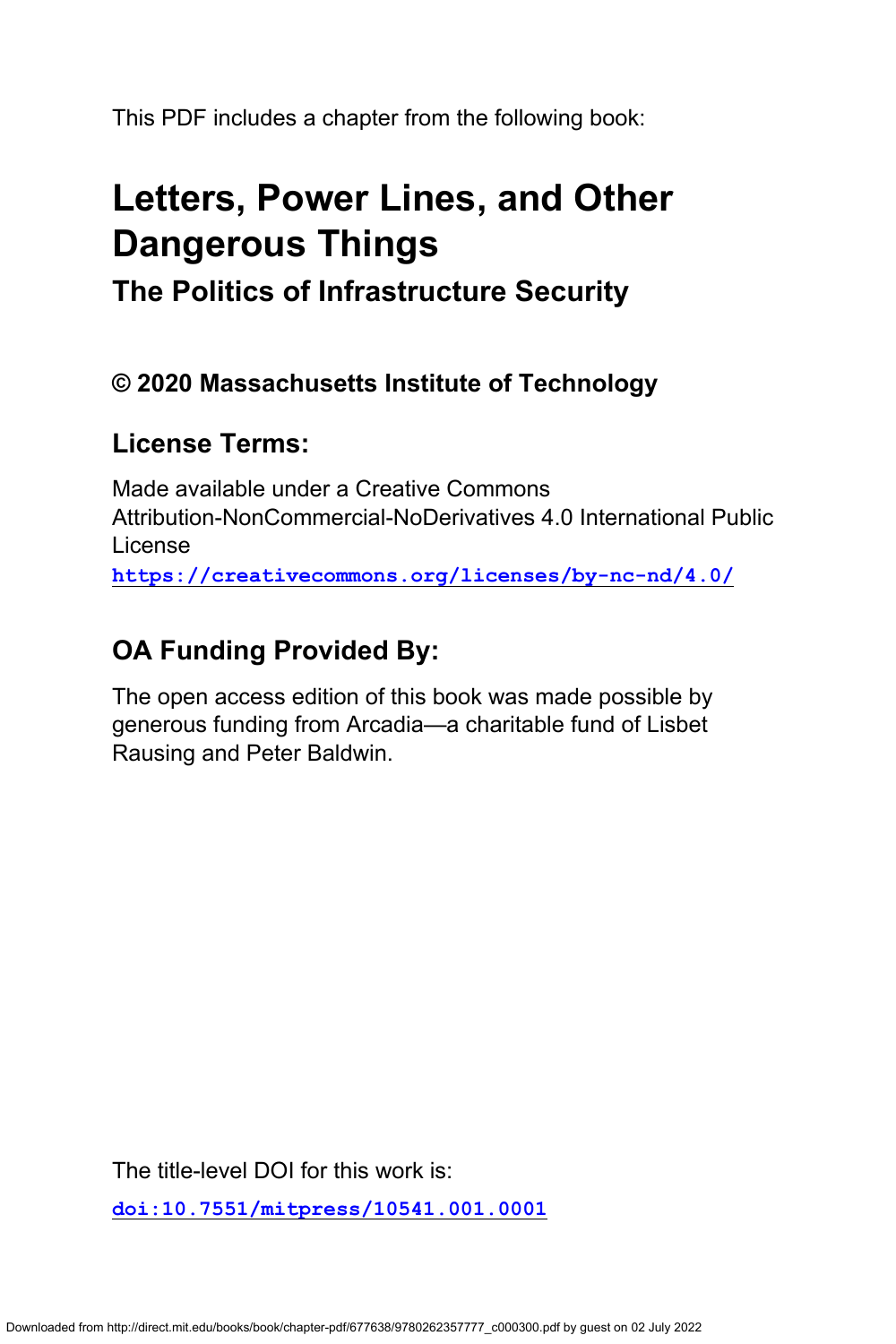## 3 **Imagination Unbound: Risk, Politics, and Post-9/11 Anxiety**

Life is good in America because things work.  $-$ President's Commission on Critical Infrastructure Protection, 1997<sup>1</sup>

Infrastructures have *always* been dangerous. In the late 1870s, the Post Office Department's annual reports included a grim annex—a listing of casualties. Across several pages of small type, the Post Office Department's superintendent for Railway Mail Service provided accounts of the postal workers killed or maimed while transporting the mail by railroad. In 1878, General Superintendent of the Railway Mail Service (and future president of American Telephone & Telegraph [AT&T]) Theodore Vail offered a bleak introduction to the table of casualties:

The following list of casualties will give some approximate idea of the continual risk to which the employés of this service were exposed; hardly a week passes but some employé is killed, oftentimes in the most horrible manner maimed for life, which is worse—or so injured that for weeks and months he can perform no service.<sup>2</sup>

Vail recorded various train derailments, crashes, fires, and other accidents that affected both postal workers and the mail. He mixed accounts of bodily harm with descriptions of the impact of the accidents on the mail. The entry for September 21, 1878, is instructive:

*September* 21.—New York, Central and Hudson River Railroad, Chicago express, collided with freight-train near Rome, N.Y. Both engines, mail, and baggage-cars completely wrecked. Head Clerk John S. Tunnard, and a fireman and brakeman killed, and Postal Clerks Frank O. Roberts, George W. Fitch, William E. Earle, and William H.S. Sweet Seriously injured as were many railroad employés and passengers.

Some of the registered matter was badly mutilated, but no mail known to be  $\mathrm{lost.}^3$ 

The postal system—and the rail system—of the late 19th century was dangerous. It was hazardous to both the workers who helped move the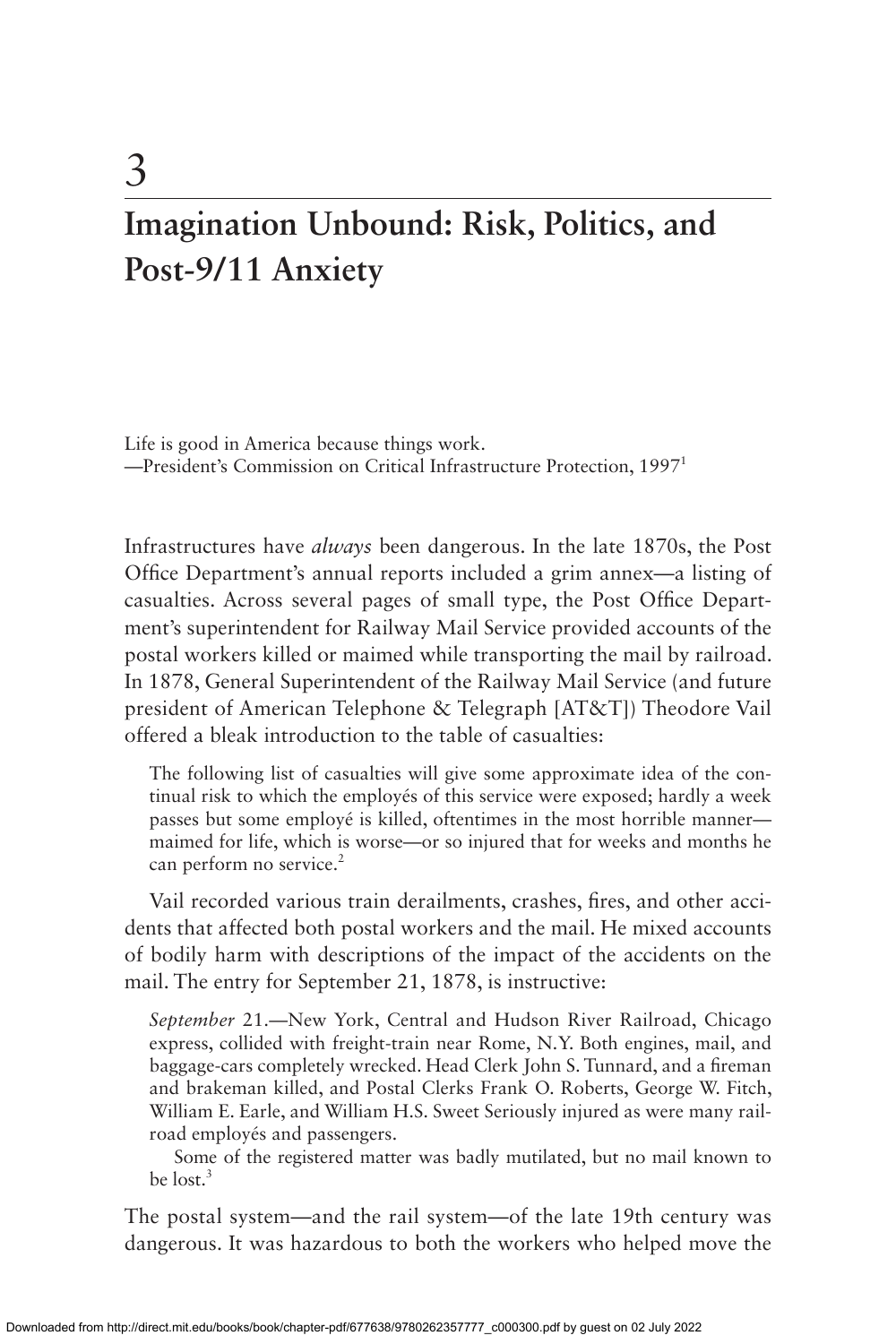mail and the messages—letters and other postal ephemera—that flowed through the sinews of the system. Postal clerks often died, lost limbs, and faced other serious ailments in the course of their jobs. To them, the postal system was certainly a dangerous place. And, as Vail's account makes plain, postal managers were acutely aware of these risks. Vail was writing in part to advocate for pensions and other benefits for injured workers.4

The postal system, freight rail network, and electric power grid have—to some—always been dangerous. For centuries, local communities feared that mail could spread disease. At different points in time, letters were taken to be carriers of plague, cholera, yellow fever, and a host of other maladies.<sup>5</sup> These fears led to baroque practices of postal disinfection, including specialized fumigation devices, a complex array of markings certifying the "health" of the mail, envelopes specifically designed to allow for cleaning, and disinfection stations.<sup>6</sup> More blunt techniques were also used. During epidemics of yellow fever, shotgun-wielding bands of worried locals would refuse to allow railcars carrying mail that arrived from areas where the disease was present to stop and unload.<sup>7</sup> Railroads were also feared: rail accidents were spectacular and frequent occurrences for much of the first century of railroading.<sup>8</sup> These accidents were staples of mid- and late-19th century newspapers and subjects of popular concern.<sup>9</sup> Charles Dickens remarked on the horrors of American rail travel during his visit to the U.S.<sup>10</sup> For many, electricity remains worrisome: to a home filled with young children, electrical outlets remain an acute source of danger. A curious finger can result in an unwanted lesson in electrocution. "Toddler-proofing," the ritual transformation of an area into a place more suitable for kids, often includes placing cheap plastic covers over each outlet in order to lessen this risk.

In a sense, infrastructures *have always been dangerous*. Different publics relate to infrastructures in different ways. To some, these sociotechnical systems have always been imbued with hazard; to others, these systems are benign. Sometimes arguments about infrastructural risk are marginal—a minority opinion that is ignored. Other times, these ideas become powerful. They are adopted and translated into new policies, laws, technologies, and practices. They, in short, lead to infrastructural transformation.

\*\*\*\*

Part I of this book detailed how deregulation pushed infrastructures into newly vulnerable configurations. These material changes made new types of large-scale failure possible. But the identification and prioritization of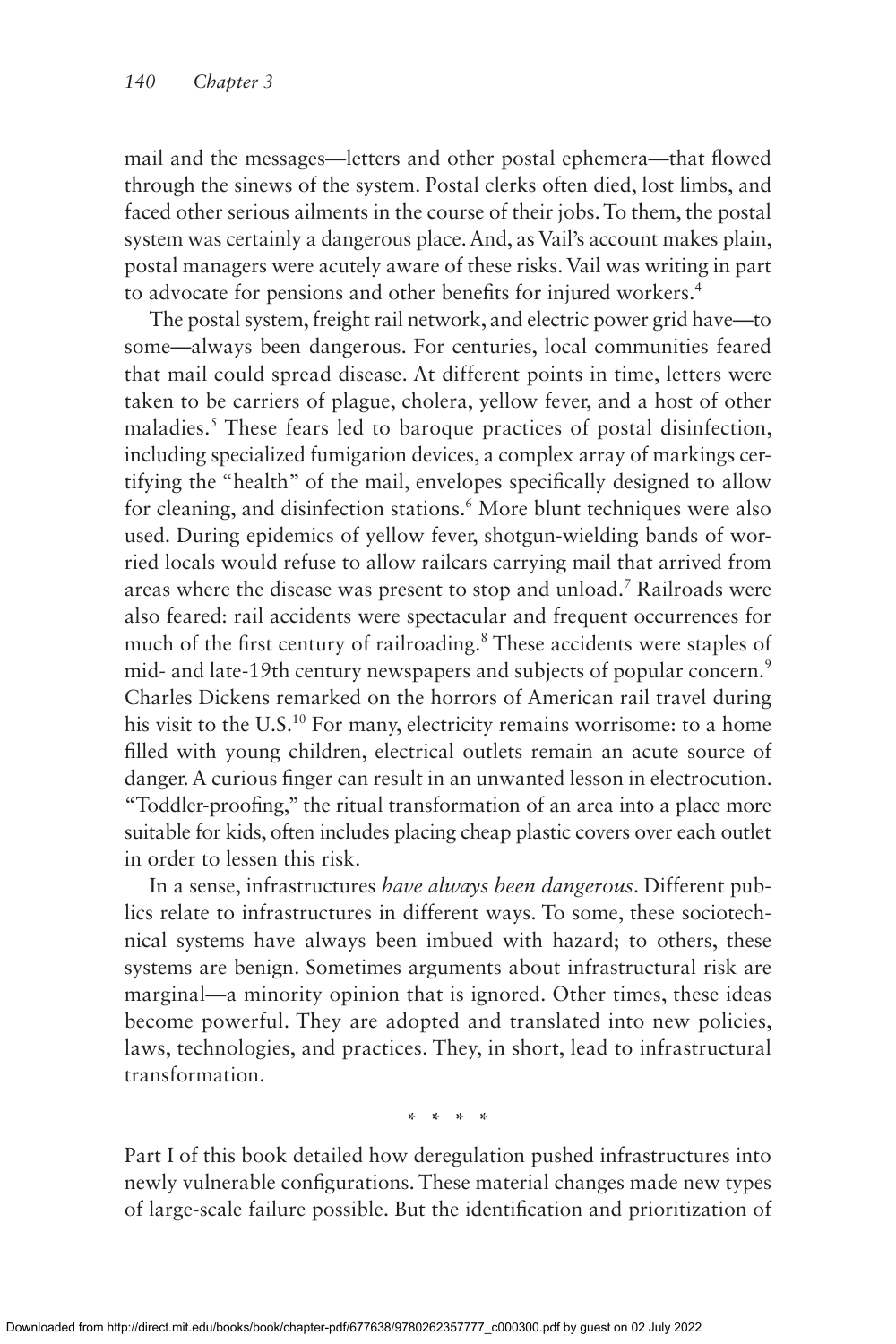these systems as public problems required a larger cultural context that would make claims about infrastructure insecurity legible; it required institutions that would legitimize, accept, and act on these claims; and it required a set of organizations that would argue and push for new forms of infrastructure protection and security as a goal. Material changes on their own are worth little. Many things are potentially dangerous—risk resides nearly everywhere you look. Making a particular source of risk salient, elevating *this particular problem* into something that captures the public imagination, and placing this risk over all of the others that compete for attention and attending is not automatic. It is a social process that is inseparably bound with the material world.

In this respect, post-9/11 changes were crucial. The terrorist attacks of 9/11 were a profound tragedy. Terrorism quickly moved to the center of both foreign and domestic affairs in the U.S. It became—and nearly two decades later largely remains—a dominate prism through which to view and evaluate domestic security and international law and policy.<sup>11</sup> In remarks on September 11, 2001, President George W. Bush declared that America and its allies would be united in a "war against terrorism."12 This war—fought not against a single enemy or nation but a more sweeping and expansive confrontation with a form of political violence—would justify myriad legal and policy transformations in the coming years.

President Bush quickly prioritized infrastructure security and protection as key elements of a newly launched homeland security strategy after 9/11. The global war on terror became a powerful lens through which to interpret all manner of topics, including infrastructure. The government suddenly embraced and elevated ideas about infrastructure vulnerability that had circulated with little currency in the prior five decades. This prioritization of infrastructure security by the Bush administration legitimized the cultural framing of infrastructures as dangerous objects in need of taming. Now, arguments that took as their starting point the vulnerability of infrastructure and the possibility of terrorist attack made sense—they were culturally intelligible and seen as legitimate. This cultural shift was backed by a set of supporting institutional changes: billions of dollars would soon become available for infrastructure security at the federal and state level; a new department—the Department of Homeland Security—would have infrastructure protection and security as one of its key charges; at every level of government, "security" would soon become a familiar and accepted way of directing the thinking about infrastructure. Organized interest groups and newly formed political coalitions would adopt the language of security and the war on terror to argue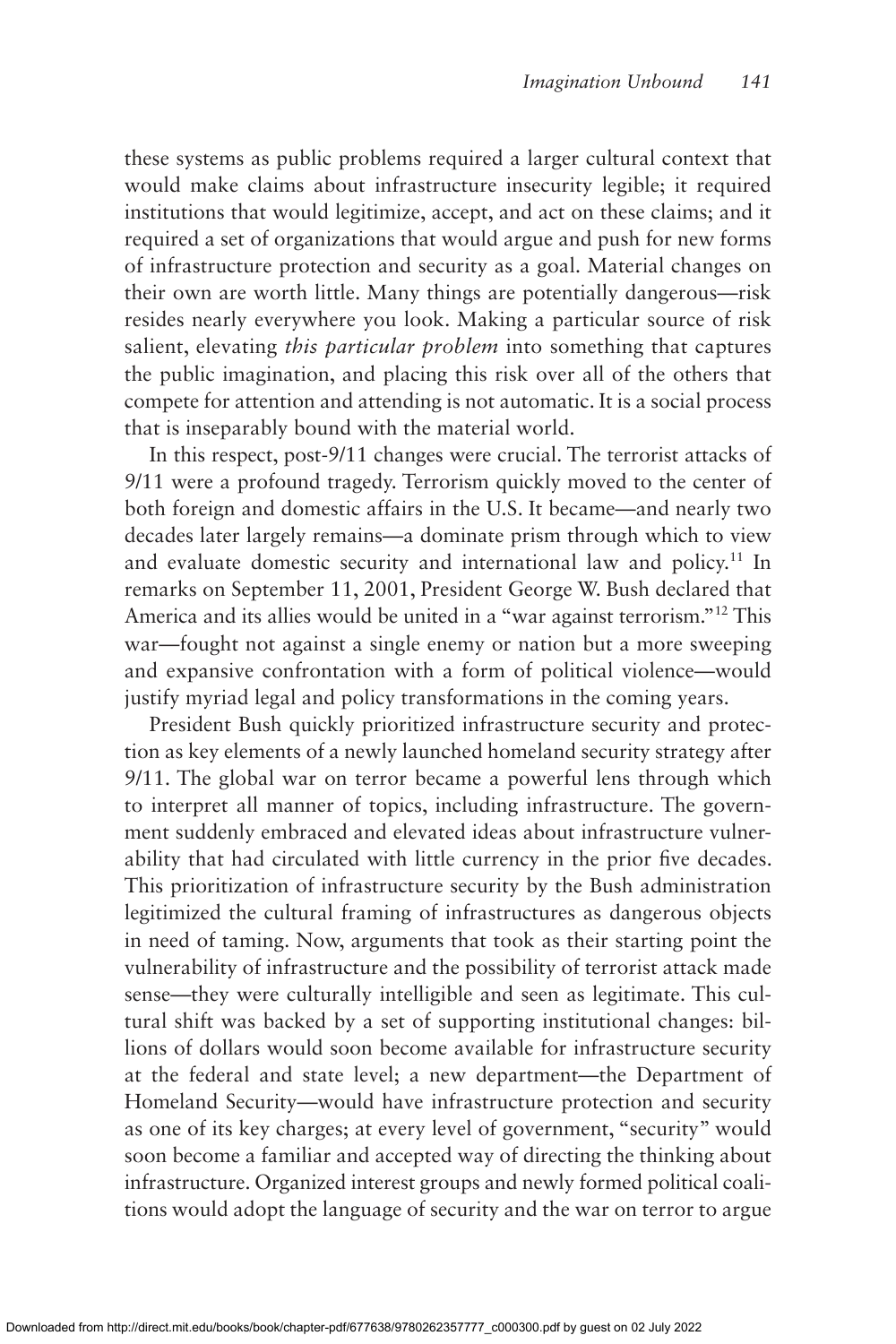for infrastructure reforms. Now, a host of organizations could put forward claims about infrastructure security and find audiences and venues that accepted these arguments and, importantly, resources to address these concerns. The material changes that deregulation ushered in mattered: they created new possibilities of failure. But it was only thanks to the overlapping cultural, institutional, and organizational shifts and reorientations that occurred after 9/11, that these changes were transformed into public problems.

This book now turns to map how the postal system, freight rail network, electric power grid, and other infrastructures were reframed as "dangerous things" in the wake of 9/11 and considers how in the years that followed new security interventions remade the material and organizational foundations of these infrastructures. The previous chapters examined the upheavals and transformations of deregulation. Viewed through the lens of the unfolding war on terrorism, these changes are now reframed and reinterpreted as public problems. The long-presumed virtues of deregulation—lean and efficient networks unencumbered by "meddlesome" regulation—appear in this new light to be vices. In the long post-9/11 moment, the celebrated successes of decades of deregulation are thrown into serious question. Contemporary infrastructure security debates wrestle with an uncomfortable reality: deregulation created networks prone to large-scale failure and, at the same time, it largely delegitimized public accountability and stewardship over infrastructure in favor of the free hand of the market. As policymakers and a cross-section of civil society groups began to consider how to make infrastructures secure in the days and years after 9/11, deregulation implicitly and explicitly went on trial.

This chapter charts how *critical infrastructure protection* emerged as a key governmental concern in the months and years after 9/11. This shift—rooting infrastructure within the larger realm of geostrategic conflicts and discussions of national or homeland security—was not a given. Rather, it resulted from deliberate policy decisions made at the highest levels of government. This chapter provides a window into how critical infrastructure protection moved from being a little-discussed topic of concern, hidden safely in obscure government reports and the little-read musings of DC think tanks into a taken-for-granted way of thinking about infrastructure. This shift set the stage for the conflicts over infrastructure governance that were to come.

In order to sort through this reframing, the second half of the chapter dives into a theoretical discussion about the political possibilities and limitations—of risk. The work of Ulrich Beck and others set up an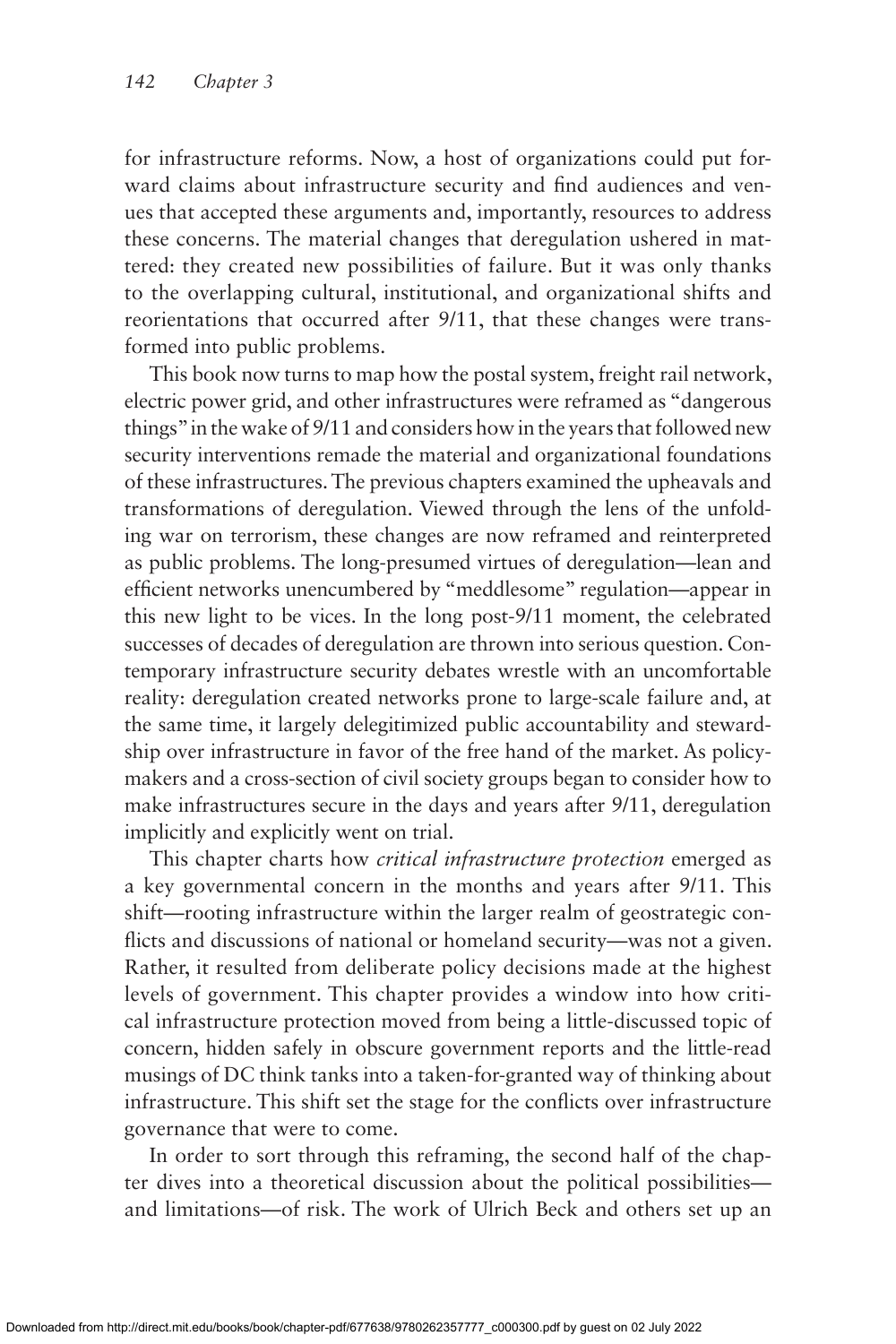interesting debate: Can risks spark democratic engagement? Can they serve as the foundation for new forms of collective action that challenge the sunk politics buried within the organization of infrastructure? Or are risks, inevitably, an ally of the powerful—a cudgel used to blunt attempts to democratize infrastructure? The subsequent chapters of the book flesh out this theoretical discussion by examining how organized interests took advantage of the threat of terrorism to remake and refashion the postal system, freight rail network, and electric power system.

#### **Ubiquitous Targets: Rethinking and Reframing Infrastructure**

In the days that followed the terrorist attacks of September 11, infrastructure security became a key national priority. Infrastructures often hide in plain sight—when they work, most people almost never think about them. As long as the lights stay on, water flows from the tap, and our shipments from Amazon arrive (nearly) on time, most of us waste little thought on the complex web of systems that make the conveniences of day-to-day life possible. After 9/11, however, infrastructures became newly visible. Policy-makers were chastised for failing to prevent the atrocities of 9/11. The National Commission on Terrorist Attacks upon the United States ("the 9/11 Commission") memorably described the systematic failure of the U.S. government to prevent the attacks as "a failure of imagination."13 In post-9/11 America, imagination was unbound. Policy-makers, operators, and the public began to see terror lurking *everywhere*: wastewater systems, bridges, shipments of hazardous materials, the electric power grid, and even the postal system appeared to be possible targets. Terrorism made the familiar appear sinister. Infrastructures—the dull and boring systems that comprise the background wiring of modern life—were quickly and anxiously foregrounded as sites of vulnerability and fear. They were transformed in the public imagination into "dangerous things" and pulled firmly into the ambit of national security.

The recasting of infrastructures was driven by the highest reaches of the federal government. President Bush quickly placed infrastructure protection at the center of his domestic security agenda. On October 8, Bush signed an executive order creating the Office of Homeland Security within the White House and establishing a new interagency Homeland Security Council.14 On the same day, the president named former Pennsylvania governor Tom Ridge as the first director of the office.15 In remarks made during Ridge's swearing in ceremony, Bush noted that infrastructure protection would be one of the core missions of the new office and that the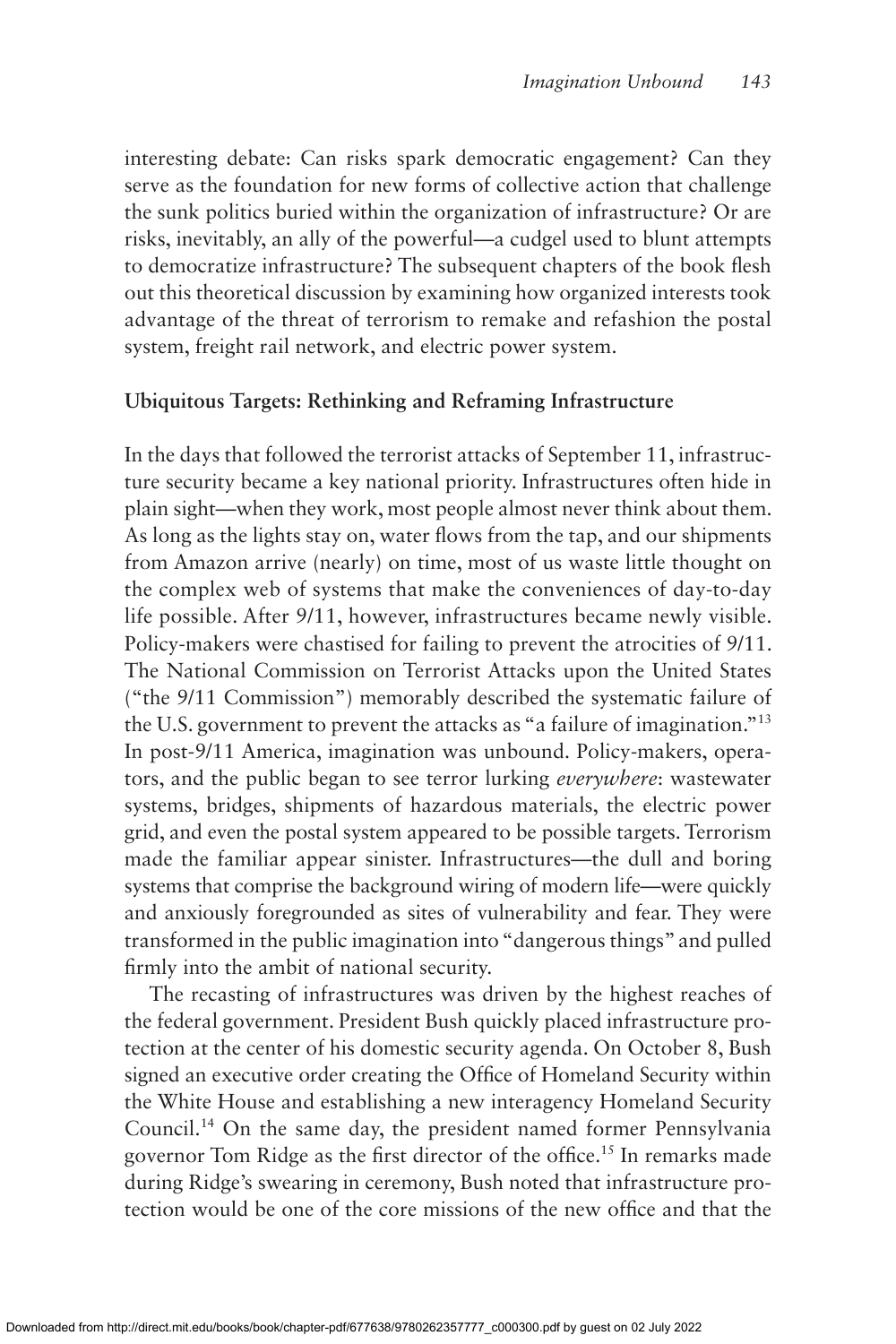office would seek to "strengthen and help protect our transportation systems, our food and water systems, and our *critical infrastructure* by making them less vulnerable to attack."16 Pointedly, Bush framed infrastructure protection in expansive terms—arguing that the challenge of homeland security called for the protection of a range of disparate networks and systems that could be yoked together under the fuzzy rubric of *critical infrastructure*. 17 Rather than interpreting the terrorist attacks narrowly—focusing only on airline security, the infrastructure most directly relevant to the attack—the threat, in Bush's view, called for a larger rethinking of infrastructure. The executive order put the Office of Homeland Security in charge of coordinating efforts to protect infrastructure from the consequences of a terrorist attack.18 It identified particular infrastructures for attention, highlighting transportation, energy, and telecommunications systems while also broadening the scope of what infrastructures would be included by adding the undefined term *critical infrastructure*. 19

In late October, President Bush signed the USA PATRIOT Act of 2001 into law.20 The law was sweeping, touching on surveillance reform, compensation for victims of terrorist attacks, and other areas or counterterrorism law.21 It also defined critical infrastructure. Section 1016 of the act, known as the Critical Infrastructure Protection Act of 2001, defined critical infrastructure as the "systems and assets, whether physical or virtual, so vital to the United States that the incapacity or destruction of such systems and assets would have a debilitating impact on security, national economic security, national public health or safety, or any combination of those matters."22 The law, however, provided little in the way of new authorities or funding for infrastructure protection: just a modest \$20 million for the creation of a new infrastructure analysis center within the Defense Threat Reduction Agency.<sup>23</sup> The new law affirmed that the policy of the U.S. was to ensure that any and all disruptions to infrastructure be "brief, geographically limited in effect, manageable, and minimally detrimental to the economy, human and government services, and national security of the United States."<sup>24</sup> This language was important. It made it clear that infrastructures were now being viewed through the lens of security concerns (as a core part of an emerging definition of *homeland security*). Yet the Patriot Act and the executive order establishing the Office of Homeland Security said little about what, exactly, was to be done. How the U.S. would precisely go about securing the various transportation, power, telecommunication, and other networks that might be included in the category of critical infrastructure was very much an open question. What form these new security interventions would eventually take, their impact, and their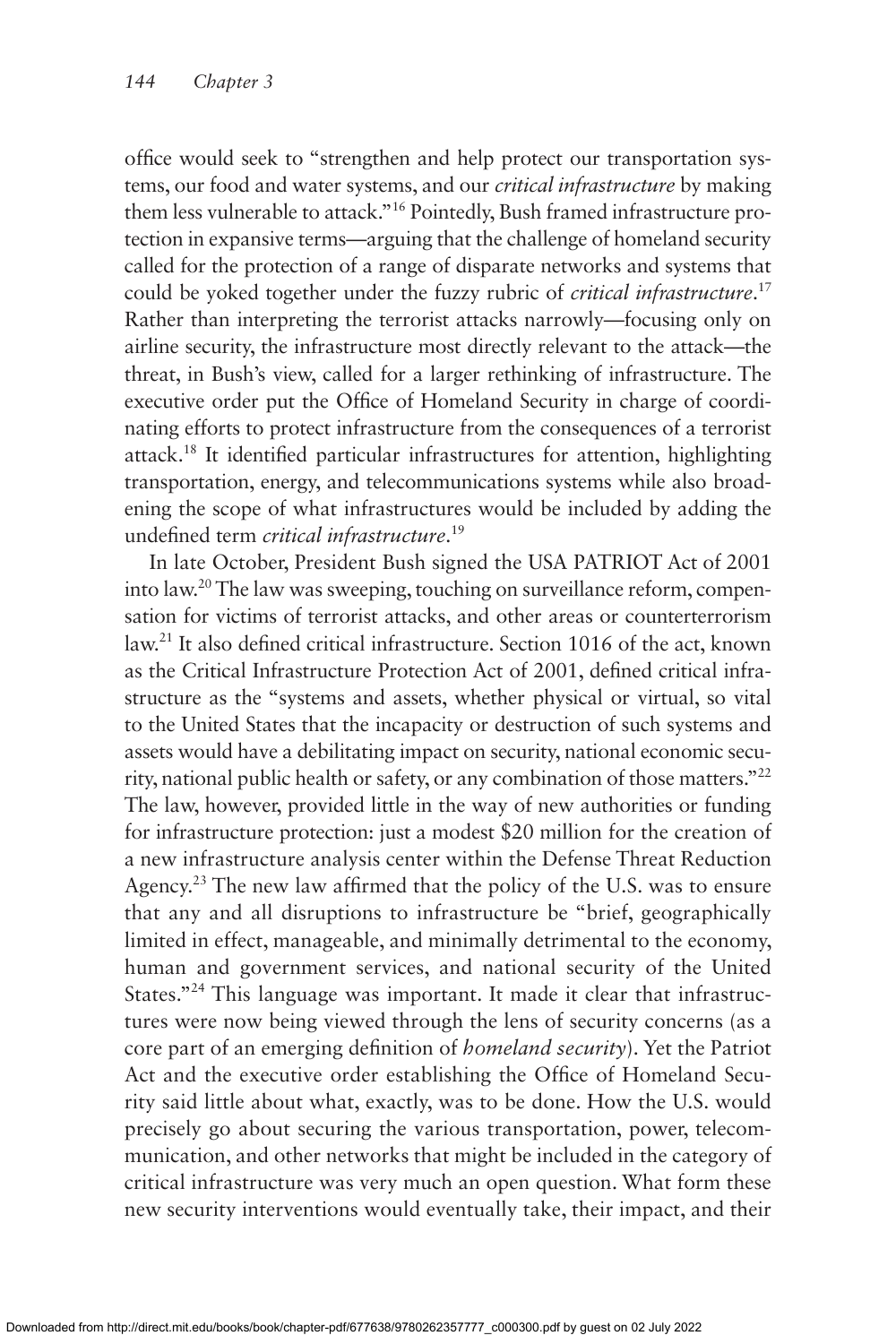significance would be decided in the years to come through contentious and bitter negotiation and maneuvering. Infrastructure security was now, at least symbolically, a key front in the war on terror. The implications of this recasting, however, were still unknown.

#### **The Cultural Construction of Infrastructure Vulnerability: A Partial History**

The reframing of infrastructures as dangerous objects began immediately after the attacks of 9/11. But, this recasting rested on a deep foundation. Part I of the book charted the material and historical foundations of infrastructure vulnerability. Political and economic changes in how infrastructures are governed introduced new forms of vulnerabilities and new possibilities for failure. Yet this is only part of the story. These vulnerabilities and risks were not necessarily obvious. Risks never speak for themselves. That these risks, these vulnerabilities, and these systems—as opposed to others—would in time be identified and fashioned into public problems was not inevitable. On the contrary, it required a particular type of vision, a particular way of understanding and making sense of infrastructures, to transform these networks into topics of public concern. In this fashion, infrastructure risk was *coproduced*—it sat at the intersection of material and cultural change.<sup>25</sup> The cultural redefinition of infrastructures as dangerous objects did not appear out of thin air. In those early days after 9/11, Bush and the administration drew from and built on ideas and cultural constructions that had been gestating at the margins with little attention and little currency for decades. As Andrew Lakoff, Stephen Collier, and Eric Klinenberg have expertly mined, there is a rich genealogy beneath the contemporary rush to consider infrastructure as a national security problem.26 Working during the Cold War and immediate post–Cold War period, policy-makers and defense thinkers began to articulate a set of concerns and a way of thinking about infrastructure that would come to dominate post-9/11 politics. In a series of little-read research reports and policy documents, these groups sketched out concerns over the increasing brittleness of civilian infrastructure, the impact that computerization might have on infrastructure vulnerability, and, most significantly, the ways in which terrorists might exploit infrastructures to cause significant economic disruption and, possibly, loss of life. Before 9/11 these ideas were marginal and received little traction (either inside the government or outside). After 9/11, they became ascendant. They offered a vocabulary for thinking about infrastructure that would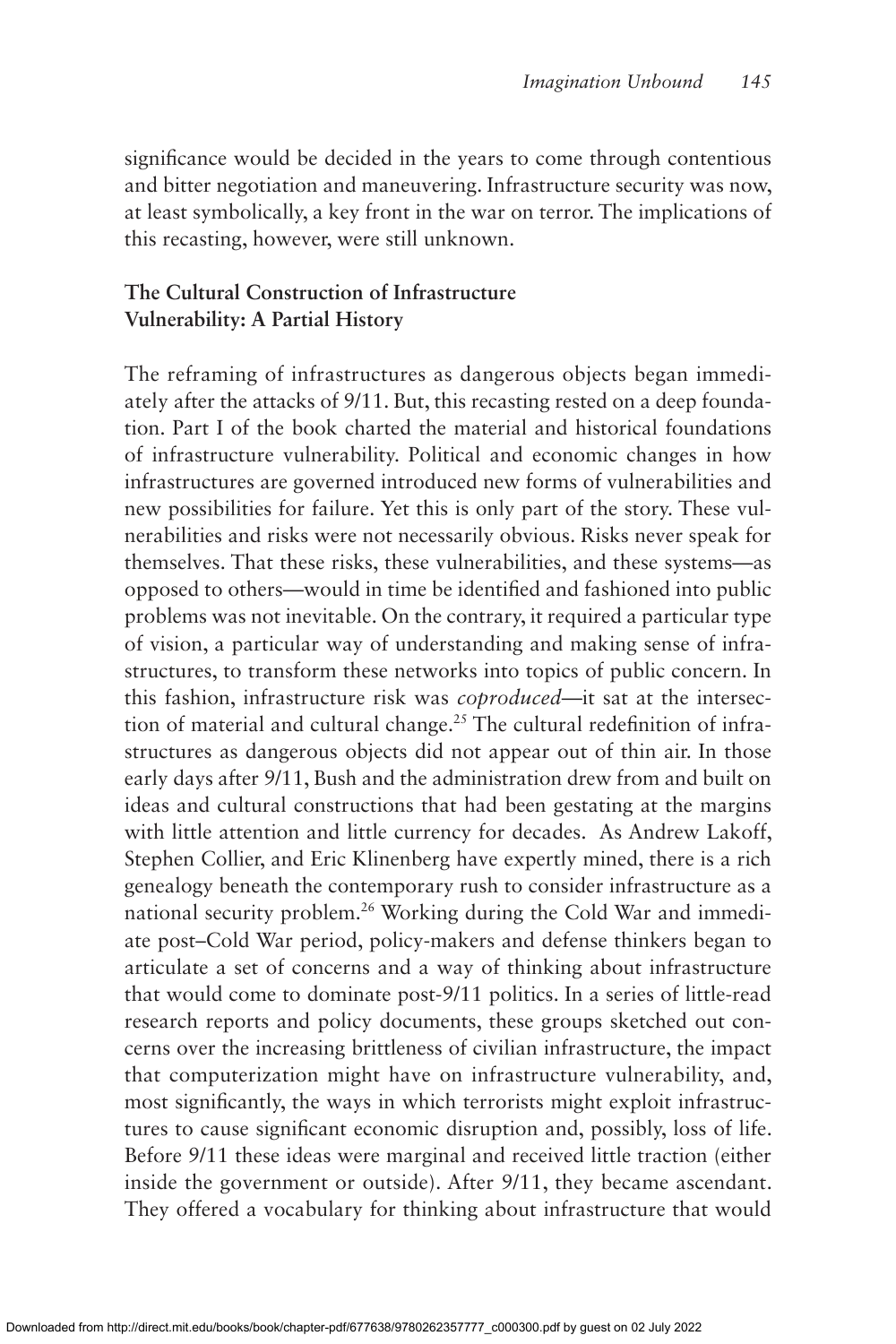become commonplace. Although the various policy wonks, researchers, and government officials that fashioned these concepts in relative obscurity during the second half of the 20th century could not have realized it at the time, these ideas would provide the conceptual foundations for the most significant restructuring of the federal government since 1947.<sup>27</sup>

Infrastructure protection was a recurring, though decidedly minor, theme during the Cold War and immediate post-Cold War period.<sup>28</sup> Cold War civil defense efforts focused in part on strategies to protect infrastructure from military strike. In the 1950s and 1960s, a rotating cast of governmental bodies tackled the issue of infrastructure security. The National Security Resource Board (NSRB), the Federal Civil Defense Administration, the Business and Defense Services Administration, the Office of Defense Mobilization, and a host of other long-forgotten organizations sounded the alarm for infrastructure security.<sup>29</sup> As schoolchildren practiced duckand-cover drills, these bodies focused on the brittleness of the U.S. energy, communication, manufacturing, and transportation systems in response to a military strike. U.S. Cold War strategy rested on three pillars: containment, deterrence, and preparedness.<sup>30</sup> Preparedness had its own grim logic: It suggested that a Soviet attack was all but inevitable. Therefore, key infrastructure systems should be made sustainable in order to survive a military attack.31 A steady stream of governmental reports pointed out the challenges of infrastructure vulnerability—often with little noticeable impact. In the early 1960s, the Defense Electric Power Administration released a report on the vulnerability of the electric power system.<sup>32</sup> Reports by the Government Accounting Office (GAO) and the Congressional Research Service (CRS) during the late 1970s and early 1980s warned that the U.S. pipeline system and electric power system were both susceptible to attack.<sup>33</sup> The ambition of these efforts exceeded their grasp. For example, the National Security Resource Board led an effort of *industrial dispersal*—a plan to limit the concentration of industrial facilities in particular geographic regions.<sup>34</sup> Spreading out key industrial facilities, the thinking went, would make military strikes against the U.S. less devastating. But moving industrial facilities away from population centers or important resources proved nearly impossible. As the NSRB's own chairman, Arthur Hill, noted, it was entirely impractical to attempt to break up or relocate the production of steel outside of Pittsburgh.<sup>35</sup>

In the 1970s an important pivot occurred. Planners started to move beyond an exclusive Soviet focus and consider a range of possible threats targeting infrastructure. The terrorist attacks during the Munich Olympics led the Nixon administration to create the Cabinet Committee to Combat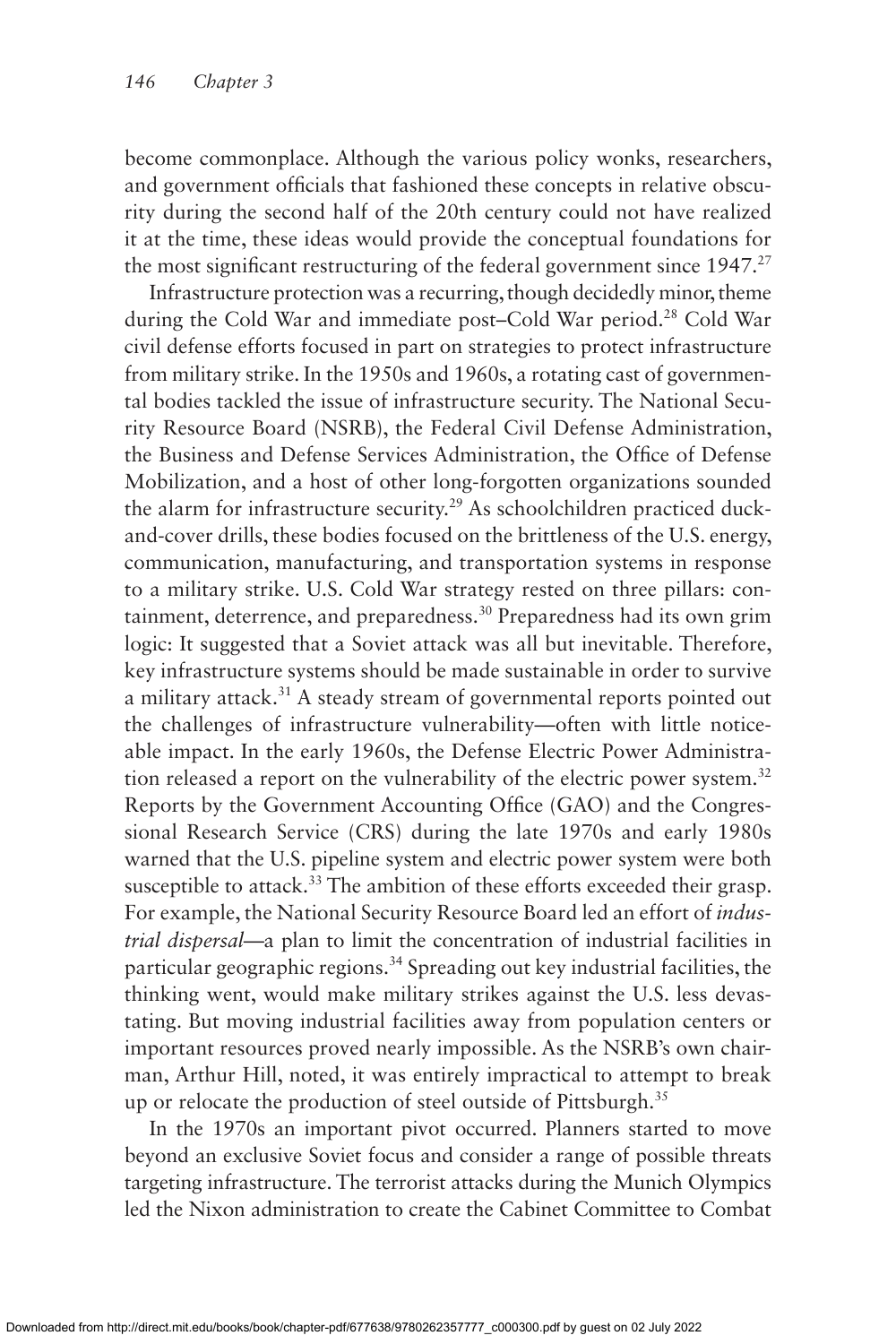Terrorism and, subsequently, the Interagency Study Group to consider how to prevent and respond to international and domestic terrorism.<sup>36</sup> In the following years, the work of the study group looked beyond the boundaries of a Cold War confrontation and started to take seriously the possibility of a terrorist attack targeting transportation infrastructure, the electric power grid, or nuclear facilities.<sup>37</sup> It concluded that the risk of what it termed *intermediate terrorism*, attacks that did not rise to the level of mass destruction but were more consequential than a single abduction or assassination, deserved serious attention. A high-profile study conducted by the Center for Strategic and International Studies (CSIS) and cochaired by Robert H. Kupperman (the former head of the Interagency Study Group) and future CIA director R. James Woolsey attempted to push the topic of infrastructure security into the forefront of political conversation.<sup>38</sup> The report, *America's Hidden Vulnerabilities: Crisis Management in a Society of Networks*, was blunt and explicit.39 America's networks were targets in waiting. CSIS stated that infrastructures represent the "fragile fabric of our nation" and wrote:<sup>40</sup>

U.S. national security vulnerabilities do not lie solely in the Middle East, or Western Europe, or Central America, or the Western Pacific. Inside the United States itself, we have grown dependent economically, technologically, and psychologically upon highly complex service networks for our well-being. The telephone, electric power system, oil and gas pipelines, railroads, ocean and river shipping, and highways have become integral parts of our lives. We have come to take these networks for granted … yet, these domestic networks … suffer from procedural and technical vulnerabilities to serious accidental or deliberate disruption. … We cannot withdraw even in theory from the U.S. electric power grid, the computer and telecommunications systems, or our internal transportation networks.<sup>41</sup>

The CSIS group was direct: infrastructure vulnerability was a key national security challenge; the networks that the nation relied on were vital and brittle. The report, much like those that had preceded it, made little impact.

The most significant foundation for the post-9/11 rise of infrastructure security was the work completed by the President's Commission on Critical Infrastructure Protection (PCCIP) in the mid-1990s. The PCCIP could not have predicted that its work would have a fate in any way different from the various reports and warnings that had been produced, to little effect, in the previous decades. Timing, however, was everything.

In the wake of the bombing of the Alfred P. Murrah Federal Building in Oklahoma City, President Clinton signed Presidential Decision Directive 39 (PDD 39), "U.S. Policy on Counterterrorism."42 The directive outlined U.S. counterterrorism policy and set the stage, indirectly, for the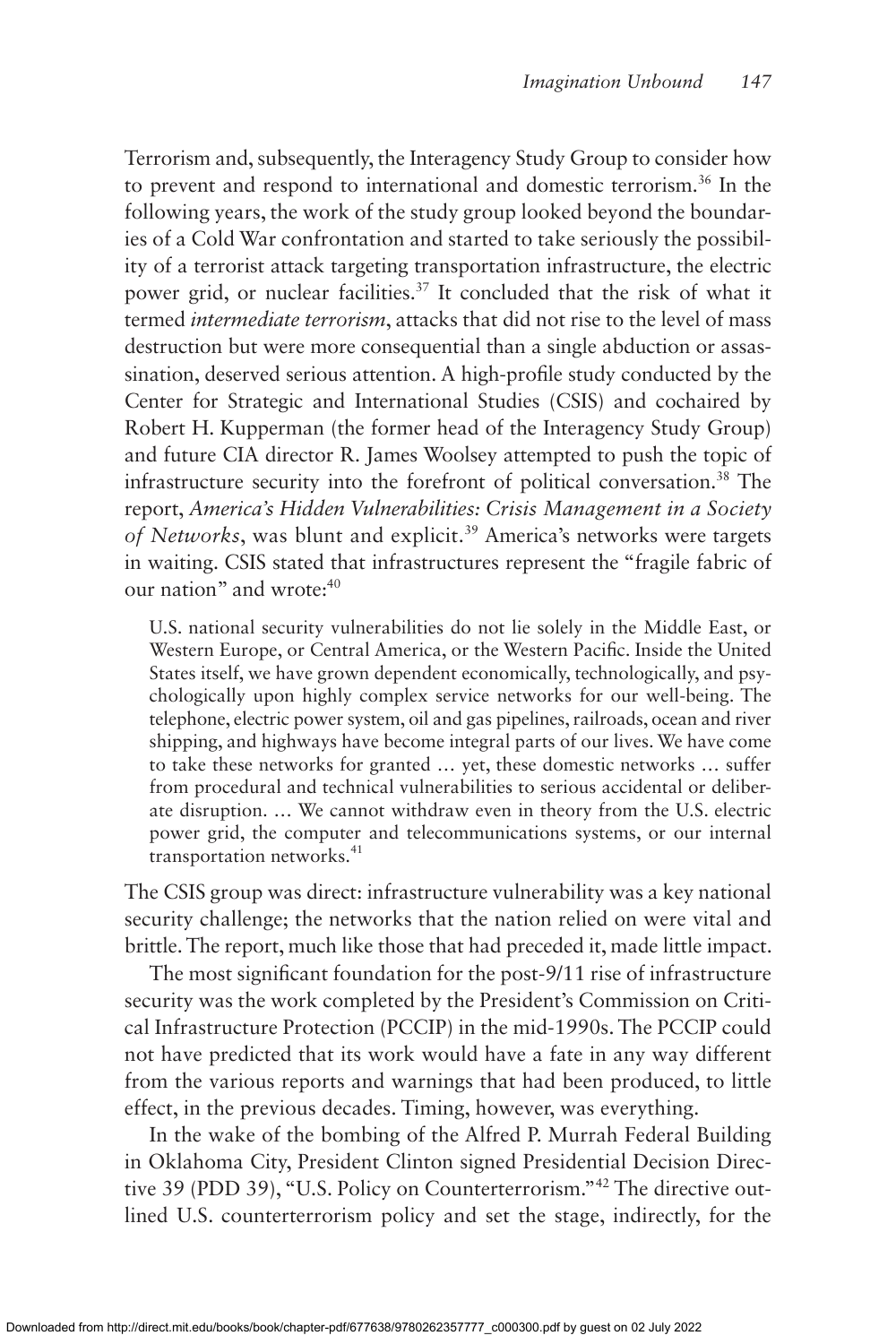creation of the PCCIP. The first section of PDD 39 was titled "Reducing Our Vulnerabilities."43 The directive instructed the Department of Justice (DOJ) to convene a cabinet-level interagency group "to review the vulnerability to terrorism of government facilities in the United States and critical national infrastructure and make recommendations."44 The dayto-day work was led by Deputy Attorney General Jamie Gorelick.<sup>45</sup> The working group—dubbed the Critical Infrastructure Working Group considered both terrorism and natural disasters.46 The phrase *critical infrastructure* stuck. It would become a catchall term for conversations about national security or homeland security challenges relating to infrastructure vulnerability moving forward. In its final report, the working group identified eight critical infrastructure sectors—telecommunications, electrical power, gas and oil, banking and finance, transportation, water supply, emergency services, and continuation of government—and recommended that President Clinton establish a commission to comprehensively review infrastructure security and identify legal and policy options to mitigate these challenges.<sup>47</sup> It was an evergreen and classic inside-the-Beltway recommendation: when faced with a sprawling problem with no clear, easy answer, recommend a commission to study the problem further. Who could possibly object to more study?

President Clinton signed Executive Order No. 13010, "Critical Infrastructure Protection," in July 1996.48 The order created the PCCIP and defined *critical infrastructure* as those national infrastructures that "are so vital that their incapacity or destruction would have a debilitating impact on the defense or economic security of the United States."49 The language would be picked up in subsequent reports and eventually added with some alteration to the Patriot Act. The order adopted the eight sectors that the Critical Infrastructure Working Group had defined and tasked the PCCIP with consulting with key public and private sector stakeholders; assessing the scope of threats and vulnerabilities that confront critical infrastructure; identifying key legal and policy issues raised by the challenges of infrastructure security; and recommending a comprehensive national strategy to secure critical infrastructure. The PCCIP was chaired by Robert Marsh, a retired U.S. Air Force general, and featured commissioners from both the private sector (AT&T, Pacific Gas and Electric, IBM, Association of American Railroads) and government (Federal Emergency Management Agency, Department of the Treasury, Department of Defense, Department of Energy, DOJ, Department of Commerce, National Association of Regulatory Commissioners, Federal Reserve Board, National Security Agency, CIA, and FBI).<sup>50</sup>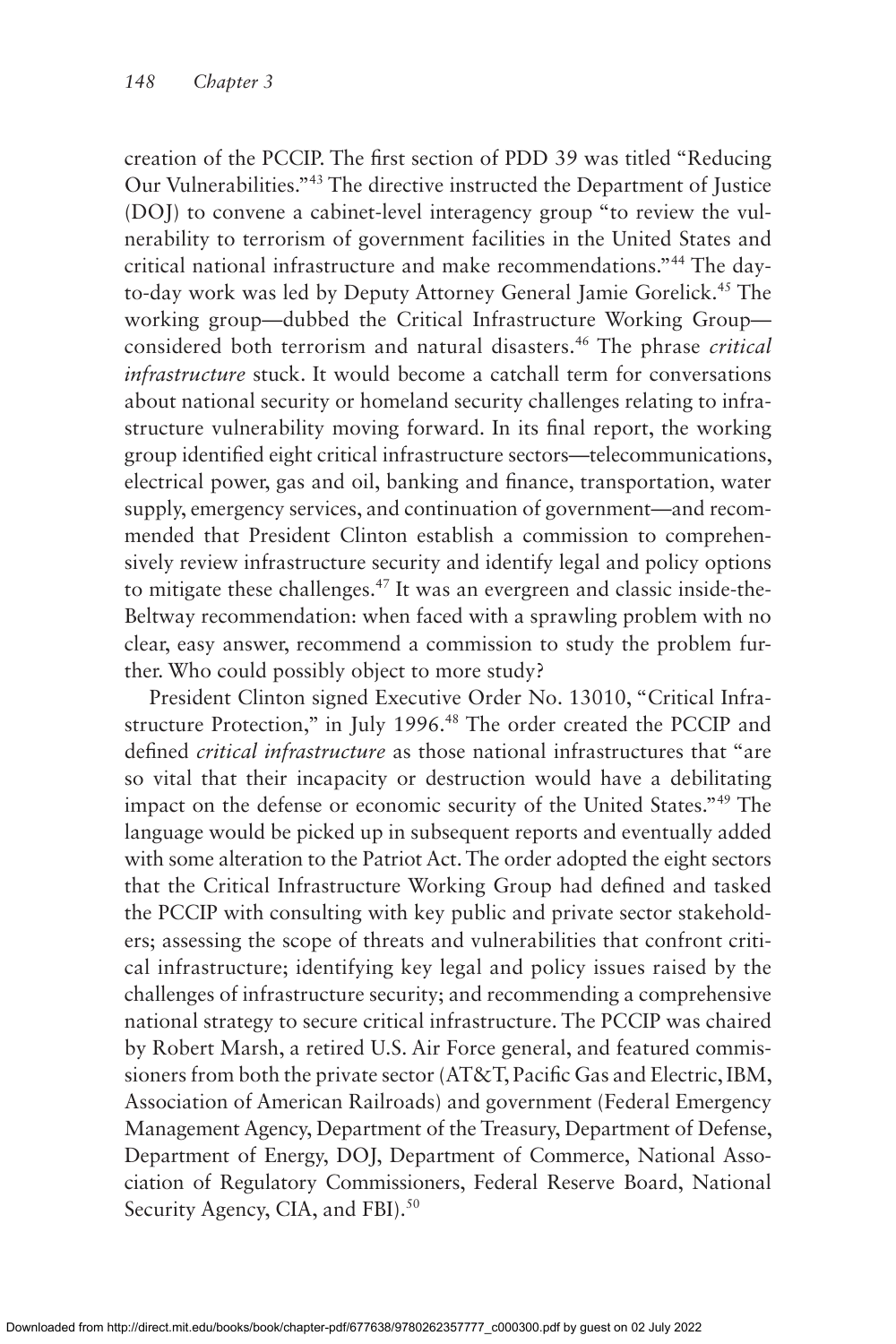The PCCIP worked for a little over a year and released its final report, *Critical Foundations: Protecting America's Infrastructures*, in the fall of 1997. At first glance the report echoes the conversations that had percolated within various corners of the government for decades: America's infrastructures are both vital to modern society and vulnerable to attack. More interestingly, the report roots its concern over infrastructure vulnerability in the context of a shifting, technological, political, and even economic landscape—what it calls "the new geography."51 The prevailing tenor of the report is *anxiety*—over new technology, over the loss of the predictable (if terrifying) logic and stability of the Cold War, and over the perils of open markets. In this respect the report very much reads like the mid-1990s document it is. It spends a substantial amount of time describing the novel challenge of what it refers to as "cyber-threats." The commission argues that the diffusion of information and communications technologies creates new complexity within and across infrastructures and new forms of interdependency that could be exploited.<sup>52</sup> The commission is blunt: "We … face the possibility that someone will be able to actually mount an attack against other infrastructures by exploiting their dependence on computers and telecommunications."53 The commission also reflects on the post–Cold War security environment. Terrorism and crime and nonstate actors, rather than state-backed aggression, are the threats that receive attention.54 Here, the PCCIP describes terrorism, financial crimes, and narcotics trafficking as the "dark side" of the new political, economic, and technological geography.<sup>55</sup> The report tentatively, and briefly, reckons with the economic and political foundations of infrastructure vulnerability. The commission acknowledges that deregulation made networks both more brittle and less accountable (it explicitly focuses on the regulatory changes in the energy, shipping, and telecommunications sectors).<sup>56</sup> Political restructuring, in its view, created efficient networks. But these changes carried a high price. The PCCIP writes that "today's processes are more efficient, but they lack the redundant characteristics that gave their predecessors more resilience."57 That is, without the slack that used to be found within regulated infrastructures, even small attacks and disruptions can be amplified and have a significant impact.

In total, the commission painted a stark picture: the welding together of a global, just-in-time economy, defined by the ready movement of information, goods, and people, lowered the cost for terrorists and others to cause significant harm. The PCCIP offered modest recommendations—greater information sharing between the public and private sectors, the establishment of a new office of infrastructure assurance within the White House,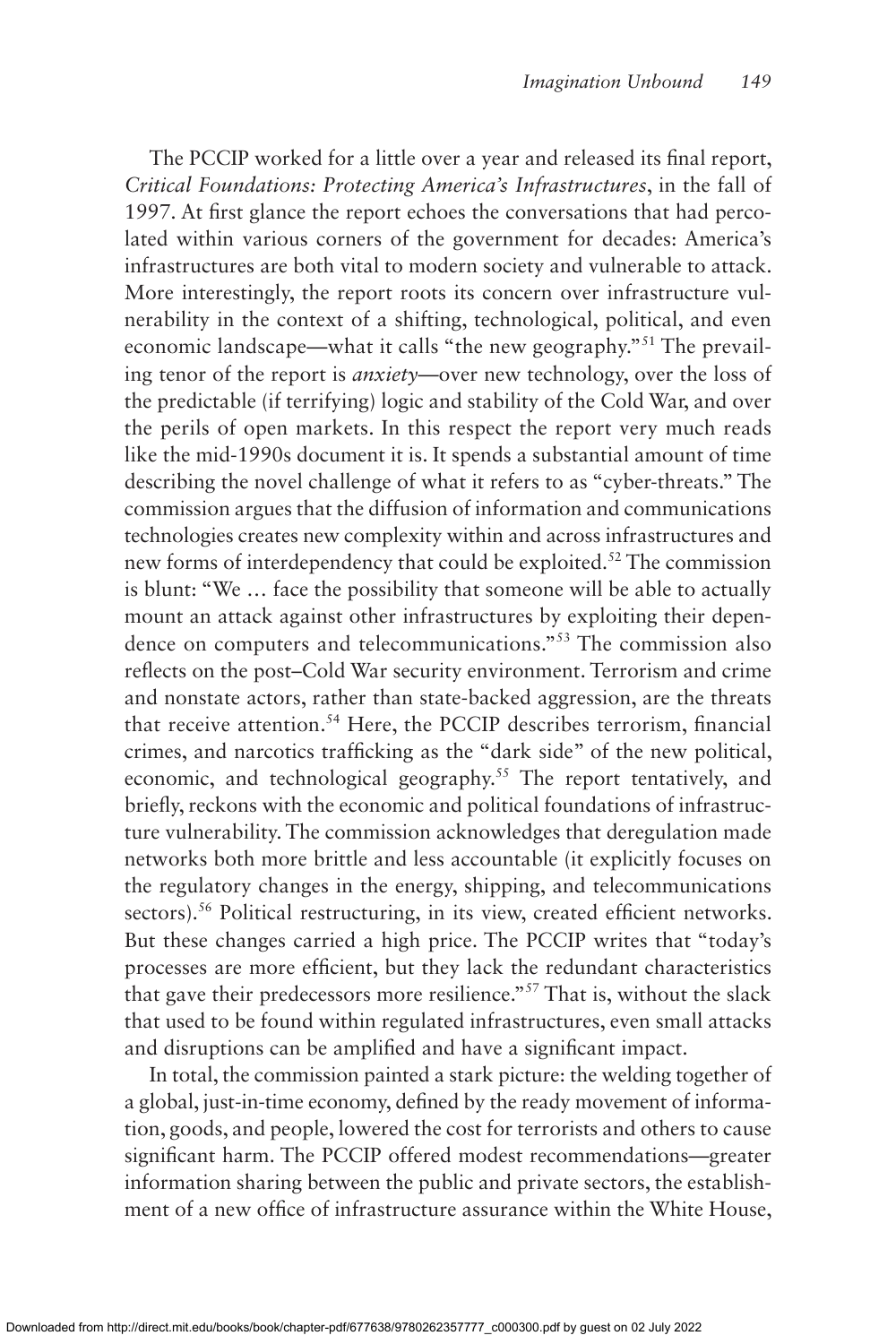an increase in education and awareness around infrastructure threats and vulnerabilities, and more.<sup>58</sup>

The PCCIP's report landed with a thud. Like the reports that preceded it, it largely went unnoticed. One of the commissioners, Mary Culnan, a Georgetown professor, joked that if the authors of the report wanted to get their picture taken with the president, they would "have to go down to the White House and get one of those big cardboard cut-outs [to] pose with."<sup>59</sup> Efforts to brief the president and vice president on the commission's findings were not successful.60 Commissioner Bill Harris of the Association of American Railroads was equally tart, wryly remarking that "we were invited once to a larger meeting where the President was a hundred feet away from us. … That's as close as we ever got. We were never invited to the White House. … I didn't feel that anybody at the White House really cared about what we were doing."61 The commission wanted a strong public statement from the president about the importance of the topic. $62$ Months later, President Clinton did eventually reference the PCCIP's work somewhat indirectly during remarks at Annapolis.<sup>63</sup> To PCCIP chairman Marsh, this was not nearly good enough. As he remarked: "You would think that after eighteen months full-time effort … it would warrant … some strong statements out of the bully pulpit. But it didn't."<sup>64</sup>

Despite the cool reception, some internal changes were afoot. On May 22, President Clinton signed a new Presidential Decision Directive (PPD) that followed up on the PCCIP's work. PPD 63—"Protecting America's Critical Infrastructure"—envisioned the protection of infrastructure as a short-term challenge.<sup>65</sup> The PPD stated that by 2003 the U.S. would have the ability to protect critical infrastructures from intentional attacks that might affect government services, public health and safety, or the orderly functioning of the economy.<sup>66</sup> PPD 63 defined critical infrastructure as "those physical and cyber-based systems essential to the minimal operations of the economy and government."67 In language that would be adopted nearly word-for-word in the Patriot Act in a few short years, PPD 63 stated that it was U.S. policy that "any interruptions or manipulations of [critical infrastructure] must be brief, infrequent, manageable, geographically isolated and minimally detrimental to the welfare of the United States."68 PPD 63 moved with a light touch. Rather than pushing for the creation of new binding regulations on infrastructure operators, it supported voluntary cooperation between government and the private sector. It was explicit: critical infrastructure protection should be market-friendly. Close coordination between the public and private sectors is essential. After all, most infrastructures are owned and operated by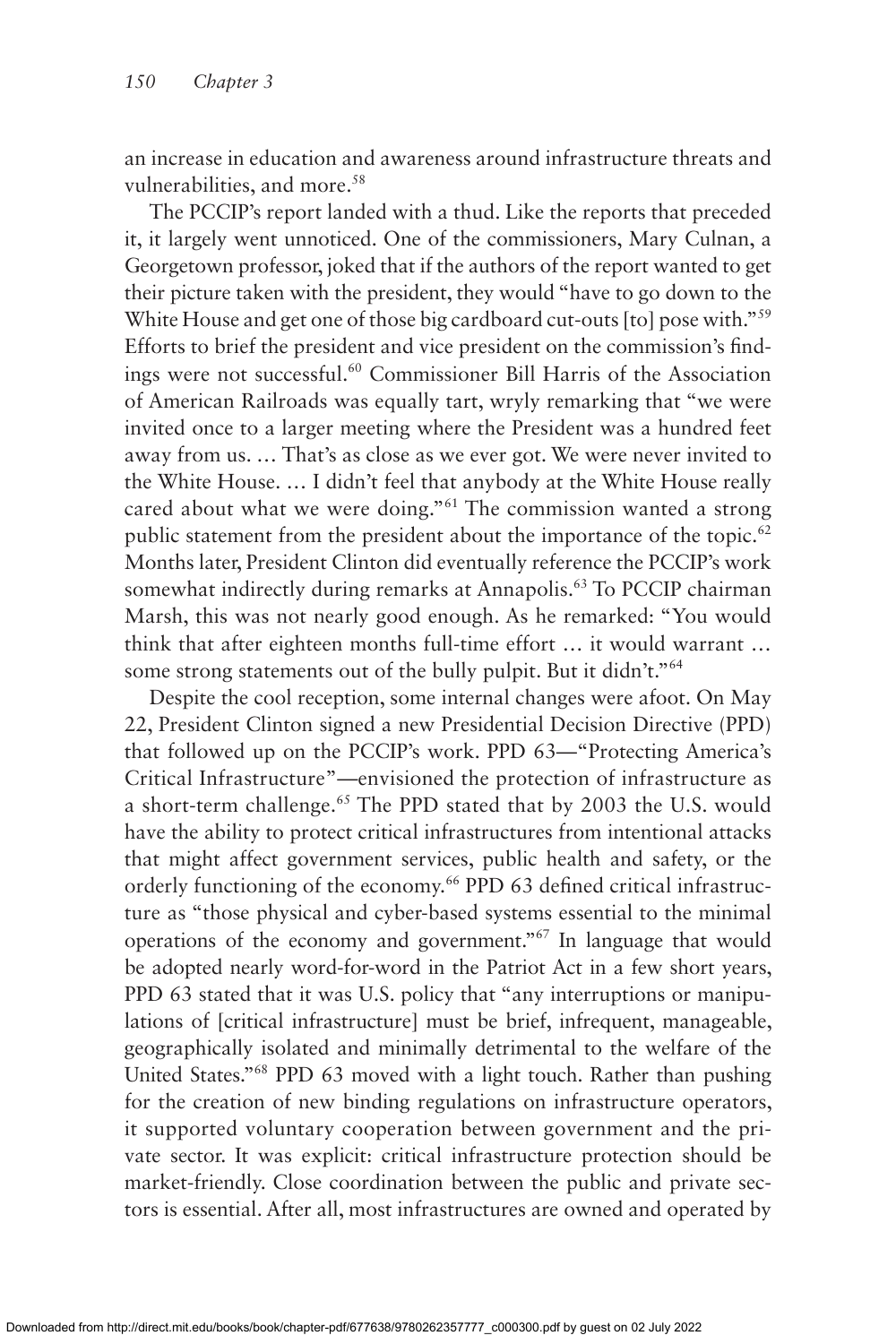the private sector. Yet the PPD was clear that government should "to the extent feasible, seek to avoid outcomes that increase government regulation or expand unfunded government mandates to the private sector."69 It went on to note that "incentives that the market provides are the first choice for addressing the problem of critical infrastructure protection."70 In cases in which market failure made some form of government intervention necessary, agencies should "identify and assess available alternatives to direct regulation," such as providing information for market participants and designing incentives.<sup>71</sup> The PPD called for the designation of a publicprivate National Infrastructure Assurance Council made up of privatesector infrastructure owners and operators and state and local officials. It placed a lead government agency in charge of each identified infrastructure and ordered the creation of the National Infrastructure Assurance Plan within 180 days. A new position within the White House, the national coordinator for Security, Infrastructure Protection, and Counter-Terrorism, was in charge of carrying out the new directive.

By the dawn of the presidency of George W. Bush, it looked like critical infrastructure protection would remain largely as it had throughout the Cold War and immediate post–Cold War period: a somewhat esoteric concern debated within a narrow circle of policy-makers and specialized researchers. By early 2001, the federal effort to protect critical infrastructure was led by the Critical Infrastructure Assurance Office—an obscure office hidden within the Department of Commerce's Export Administration with a modest annual budget of \$5 million.<sup>72</sup> Total federal critical infrastructure spending fluctuated between \$1.1 billion and \$2.7 billion between 1998 and fiscal year 2001.73 Before 9/11 the Bush administration had little appetite for investing in critical infrastructure protection, or homeland security, for that matter. A high-profile federal commission chartered in the late 1990s by Secretary of Defense William Cohen (and supported by President Clinton and Speaker Newt Gingrich) attempted to sound the alarm regarding terrorism and infrastructure vulnerability. Chaired by former Senators Gary Hart and Warren Rudman, the U.S. Commission on National Security/21st Century released its final report in February 2001, just days after the inauguration of President Bush.<sup>74</sup> The Hart-Rudman Commission conducted a detailed study of the post– Cold War national security environment. In one of its key recommendations, the Hart-Rudman Commission called for the creation of a new National Homeland Security Agency to oversee homeland security and, crucially, the protection of the nation's critical infrastructure.<sup>75</sup> In its view, infrastructure security was emerging to be one of the significant security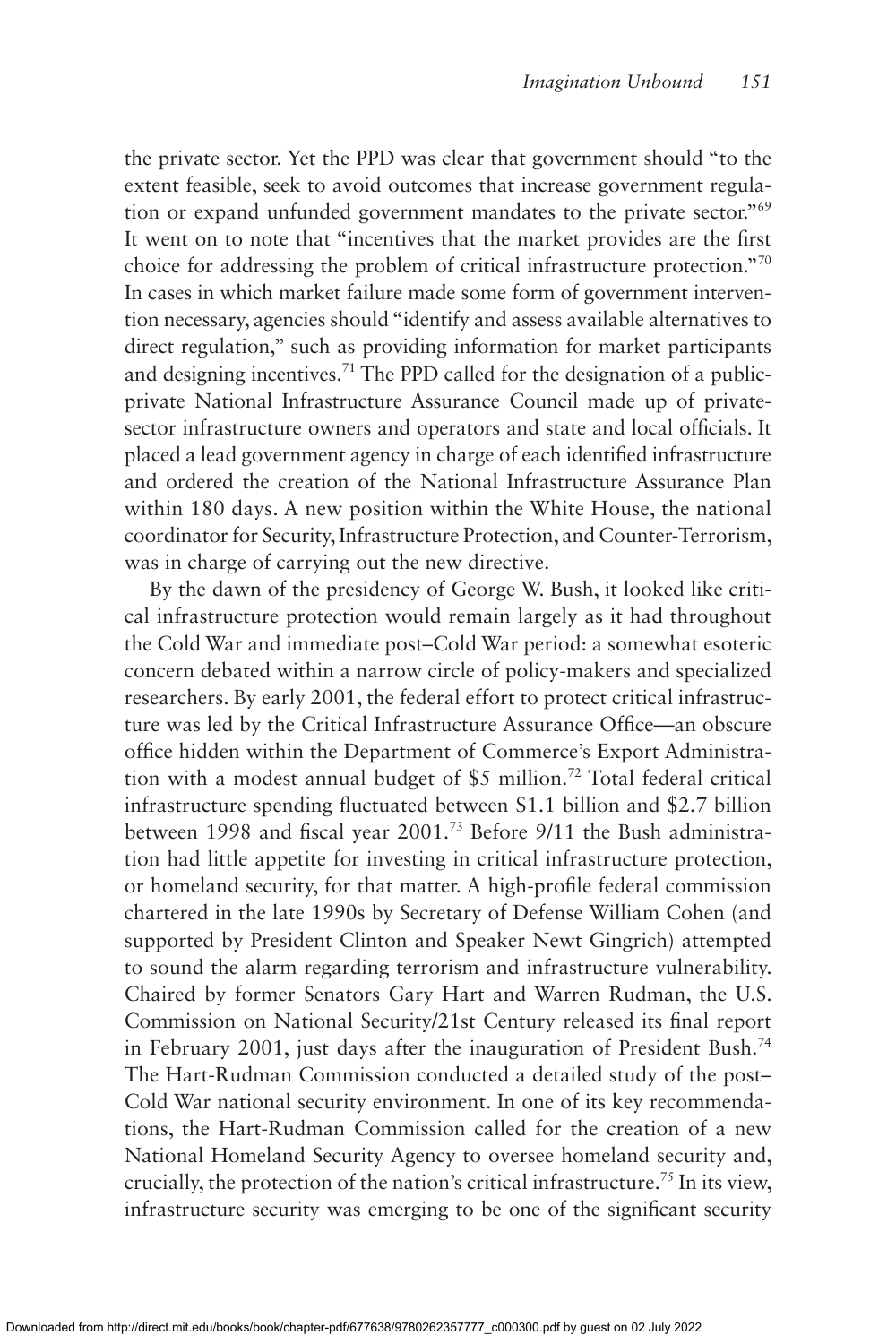challenges of the 21st century, and the federal government did not have the capability in place to identify and address infrastructure vulnerabilities in a meaningful way. The Bush administration was skeptical of the idea of creating a new cabinet-level agency.76 The Hart-Rudman report, like many others before it, was largely ignored. Chairman Rudman noted ruefully that the report went into the "dustbin at the White House."<sup>77</sup>

These scattered reports and commissions were attempts to invert infrastructure: to push to the foreground the systems that make up much of the background or our daily lives. In their own way, they each pleaded with policy-makers and, at times, the public to take note and look at the vulnerable foundations of contemporary life. They sought to plant infrastructures in the realm of security policy and view these systems through the lens of larger questions of geopolitics and conflict. By their own authors' ready admissions, these efforts largely failed. They rarely, if ever, sparked lasting or significant change. Yet threaded through these reports, documents, and marginalia is the creation of a way of understanding infrastructures that would later become powerful. Each of these reports and policy initiatives, in different ways, framed infrastructures as objects of anxiety and danger. They looked at different threats—a strike from the Soviets, terrorism, and other sources of possible attack and disruption. But they all agreed that the boring artifacts of modern life—electric power substations, wastewater plants, rail shipments, natural gas pipelines were targets in waiting. They laid the groundwork for a cultural understanding of infrastructures as sites of danger in need of protection from external threats. The ideas charted through successive policy reports and mulled over for decades in the various odd corners of the federal government and aligned think tanks suddenly became in vogue in the post-9/11 context. After the terrorist attacks of 9/11, President Bush quickly adopted the vocabulary of the PCCIP: *critical infrastructure* found its way into speeches, executive action, legislation, and related press accounts with regularity. As President Bush pushed aside his earlier priorities and counterterrorism became central to U.S. policy, infrastructure security, or as it was now inevitably described, *critical infrastructure protection*, became a key pillar of this strategy. Moving forward, this conceptual framing and way of speaking and thinking about infrastructure would be taken for granted. The far-reaching and unanticipated consequences of this change would unfold in the coming years.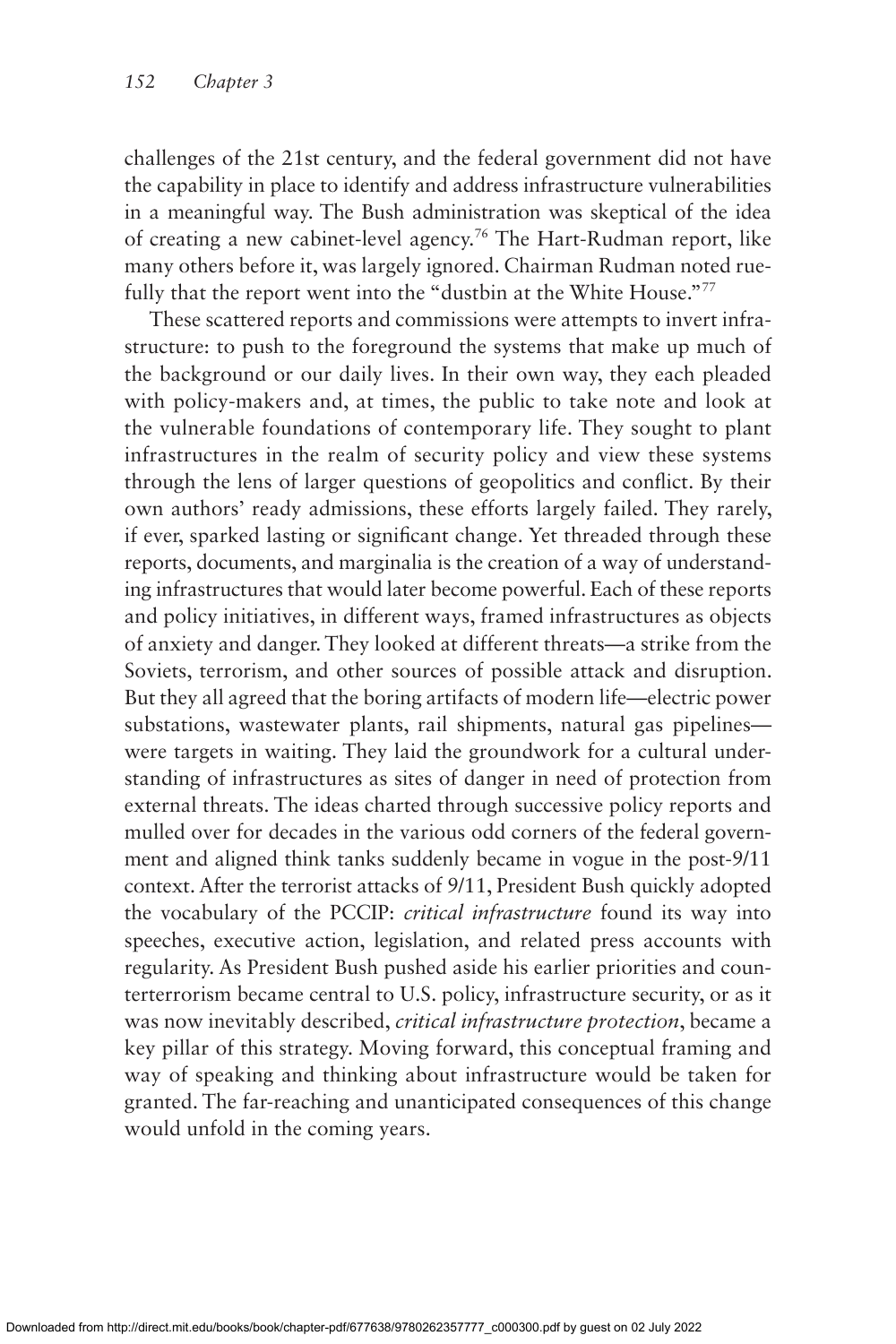#### **Institutionalizing Infrastructure Security: The Creation of the Department of Homeland Security**

Infrastructure security became a top priority—at least symbolically immediately after 9/11. But how *or if* this new prioritization would translate in practice was anybody's guess. During the first few months after 9/11, it was not at all clear if the repeated mentions by the administration of "critical infrastructure protection" were hollow or signaled the prospect of serious change. At first, it appeared that the Bush administration might balk at putting real muscle behind infrastructure security. The Patriot Act and the EO that established the Office of Homeland Security certainly borrowed concepts and ideas directly from the work of the PCCIP (and its predecessors). But the Patriot Act, as noted above, had only modest funding for new infrastructure security initiatives. While the Bush administration was quick to adopt the language and rhetoric of the PCCIP, how exactly it might approach the nuts and bolts of addressing infrastructure security was unclear. The PCCIP final report had pushed for the adoption of increased information sharing, a new White House office devoted to infrastructure security, and the creation of a private-sector council devoted to debating high-level issues. All of these modest recommendations had already been adopted in various forms by the late 1990s. The Hart-Rudman Commission outlined fairly grand ambitions. It called for the creation of a new cabinet-level homeland security agency tasked with infrastructure security as a key priority. The Bush administration resisted. It opposed creating a homeland security agency both before and in the months that followed 9/11.78 In October 2001 Senator Joe Lieberman and Representative Mac Thornberry began to push a bipartisan plan to create a new "super agency" focused on homeland security.79 Their plans would have merged a variety of agencies that had some homeland security responsibilities—something similar to what the Hart-Rudman Commission proposed—into a larger configuration. The White House rejected the idea. Throughout 2001 and into the late spring of 2002, the president and his aids repeatedly rejected the idea of creating a new homeland security agency. Instead, they supported the status quo. $80$ 

After beating back the idea of a new cabinet agency for months, in an about-face the president announced a proposal to create the new Department of Homeland Security during a televised address on June 6.<sup>81</sup> The reasons for the change in position are not entirely clear, but, as Mariano-Florentino Cuéllar argues, the decision to throw support behind a new agency likely reflected some mix of a recognition of the rising public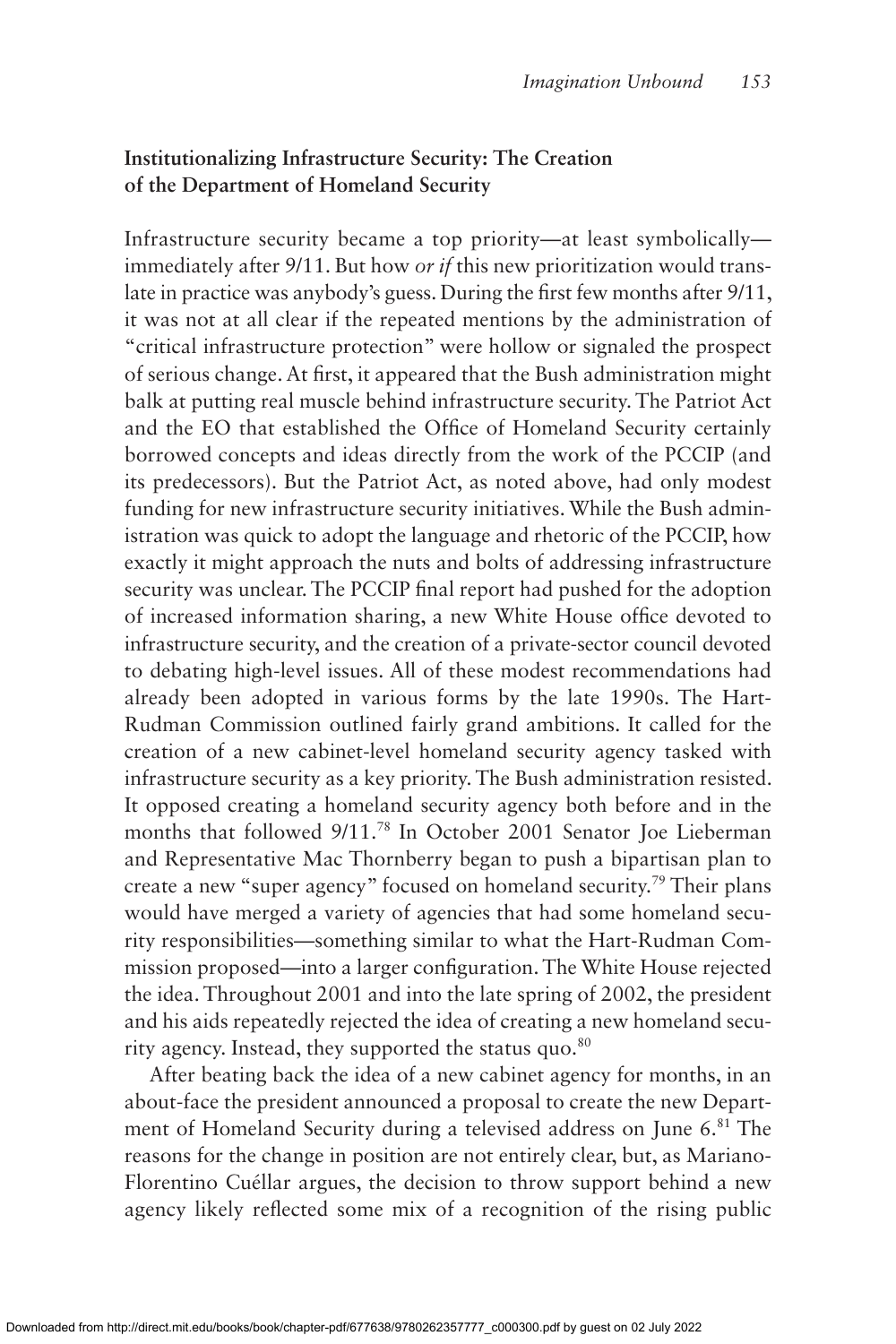and congressional enthusiasm for reorganization and a concern over the upcoming midterm elections.<sup>82</sup> The president's plan was even more ambitious than the previous congressional proposals. It included moving parts of over 20 agencies into the new department, including many functions and responsibilities, such as trade enforcement and agricultural regulation, that did not obviously fit within the definition of homeland security.83 Under the president's proposal, the new department would have four directorates, including one devoted to information analysis and critical infrastructure protection.<sup>84</sup> After sustained haggling with Congress, President Bush signed the Homeland Security Act of 2002 into law on November 25, 2002.<sup>85</sup> In remarks that accompanied the signing of the bill, President Bush stated that "the new department will analyze threats, will guard our borders and airports, protect our *critical infrastructure*, and coordinate the response of our nation for future emergencies."<sup>86</sup> It was a massive reorganization. The new Department of Homeland Security (DHS) would contain roughly 170,000 employees and transfer all or part of 22 agencies to DHS.<sup>87</sup> The department followed, in broad strokes, the president's initial proposal.<sup>88</sup> DHS was organized around four directorates: Border and Transportation Security, Information Analysis and Infrastructure Protection, Science and Technology for Homeland Security, and Emergency Preparedness and Response.<sup>89</sup> The department's core mission focused on preventing terrorist attacks, reducing the United States' vulnerability to terrorism, and minimizing the consequences of terrorism.<sup>90</sup> The act created an undersecretary of Information Analysis and Infrastructure Protection (IAIP) to lead the new directorate and added two assistant secretary positions within the directorate—an assistant secretary for Information Analysis and an assistant secretary for Infrastructure Security.91 The IAIP was tasked with assessing the vulnerabilities of critical infrastructure and reviewing threats and mitigations. $92$  The directorate was also directed to produce a comprehensive infrastructure security plan and help prioritize efforts by state and local governments, other federal departments, and the private sector.<sup>93</sup>

Infrastructure protection took a prominent role in DHS and across the federal government. An institutional transformation was unfolding. Indeed, as homeland security funding started to flow, the commitment to critical infrastructure protection became clear. Federal support for critical infrastructure protection grew quickly. In 2003 the IAIP directorate was funded at \$177 million; by 2004, its budget ballooned to \$824 million.<sup>94</sup> This was a far cry from the \$5 million budget that had previously propped up the Critical Infrastructure Assurance Office within the Department of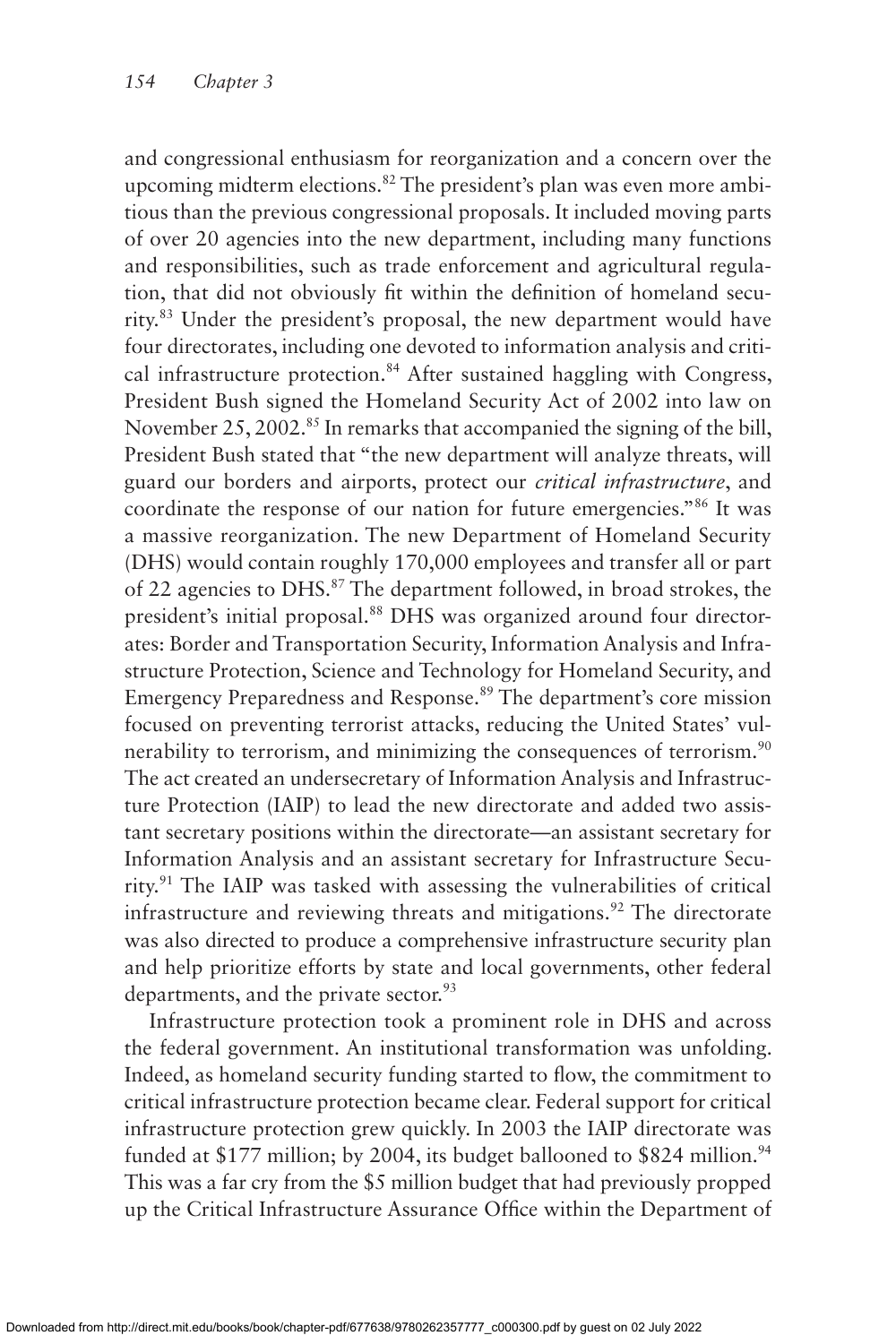Commerce back in 2000–2001. Federal support for critical infrastructure security would only continue to spike in the coming years. Through various reorganizations of DHS, infrastructure security would remain a consistent priority.95 By 2016, DHS was receiving \$5.6 billion annually to fund its critical infrastructure work.<sup>96</sup> Total federal spending on critical infrastructure security likewise grew sizably, from just over \$2 billion in 2001 to a stunning \$20.7 billion in fiscal year  $2016$ .<sup>97</sup> By 2016, federal funding devoted to critical infrastructure protection accounted for roughly 30% of *all federal homeland security funding* (which totaled a staggering \$71.7 billion).<sup>98</sup> With the creation of DHS, infrastructure security was now—and would remain—an unambiguous key governmental priority. It sat as a key element of DHS's new mission and organizational design. The largest reorganization of the federal government in over five decades—since the creation of the Department of Defense—hinged in part on the prioritization of infrastructure security as an important governmental responsibility.<sup>99</sup> It was a stunning transformation. By 2016, over two dozen federal departments, agencies, and offices would report significant spending on critical infrastructure protection.<sup>100</sup> For decades, little-read reports produced by the bushel had been trying to nudge infrastructure security onto the top of policy-makers' agendas and into the public's consciousness, with little success. As one participant in the PCCIP noted, the phrase *critical infrastructure* had seemed "tailor-made to evoke yawns."101 This marginal set of ideas moved to the center of policy discussions and now federal funding. It was both cemented in the culture and concretized within an expanding web of new institutions devoted to critical infrastructure protection. The idea that infrastructures were insecure spaces in need of protection from external threats—that these familiar systems should be viewed through the lens of larger geostrategic security concerns—firmly took root.

#### **The Politics of Risk: The Radical Possibilities of a Promiscuous Resource**

The rise of infrastructure security as a topic of significant public concern set the stage for new debates and conflicts over how infrastructures should be organized. Now, the context of even routine discussions and decisions about infrastructure operation—decisions about where to build a new high-voltage electric power line, policies concerning how a small municipal water system should operate, and many others—was colored by larger concerns about terrorism and security.102 This shift in context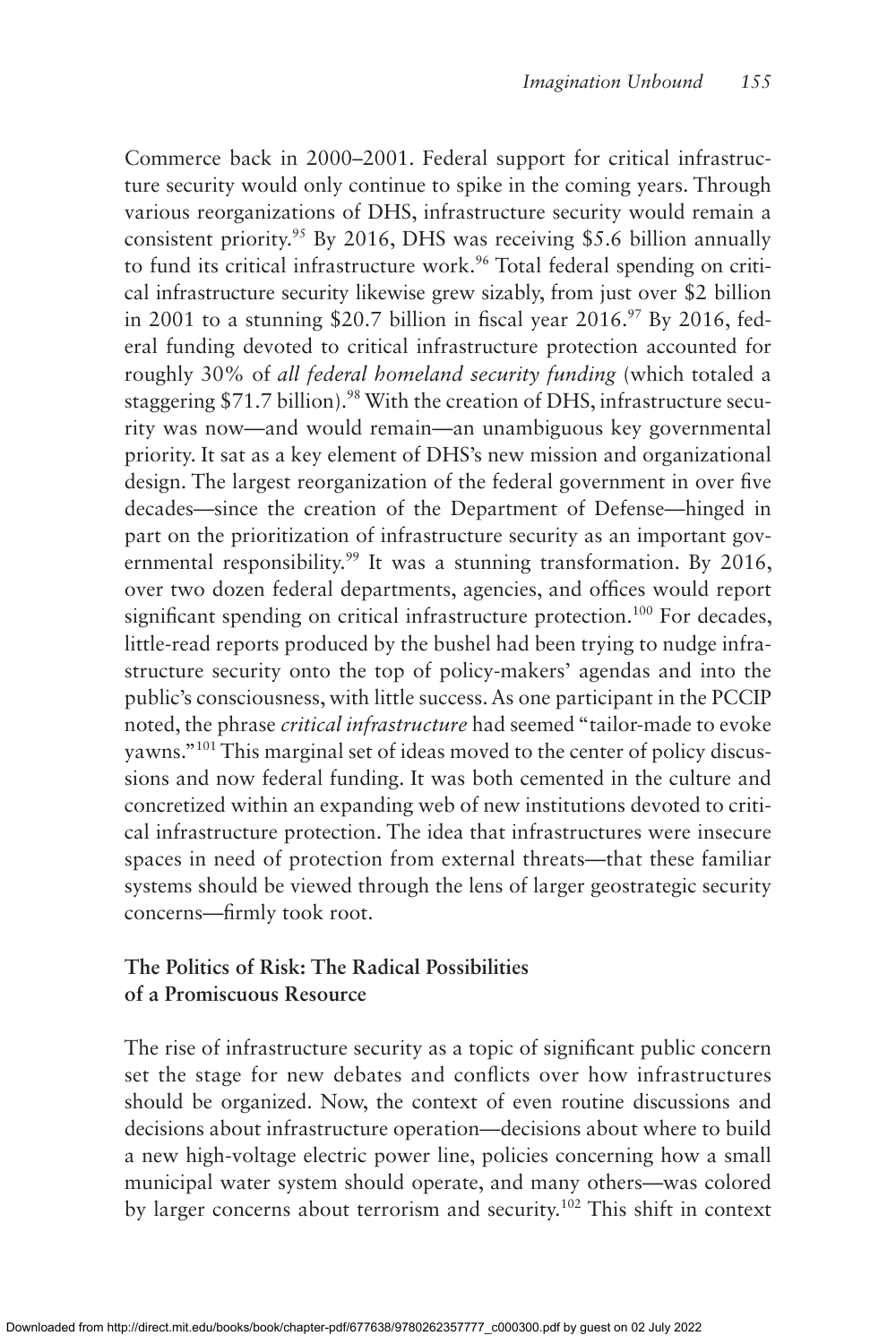created a crisis of control.<sup>103</sup> There was no simple road map indicating how to integrate security protections into the day-to-day operations of expansive, multiuser, multiuse networks. This moment of crisis created a space to rethink and to remake how infrastructures would operate. Over the next decade and counting, infrastructures would become deeply contested spaces. The wisdom and impact of deregulation would be revisited and questioned. Infrastructure owners, workers, different sets of users, civil society groups, government regulators, and others fought (and in some instances continue to fight) bitterly to define the terms upon which infrastructure protection would rest. Before mapping how these disputes played out within the postal system, freight rail transportation, and electric power grid, it is useful to pause and consider the politics of risk. To understand how organized interests would marshal the threat of terrorism to transform infrastructures—how the fear of terrorism would be translated into durable sets of new infrastructural practices—it is useful to first take a detour and consider the political possibilities and limits of risk.

Novel risks are volatile political resources: they can scramble the status quo in surprising—even contradictory—ways. In some cases, risks can provide the foundation for new forms of democratic activity and political formations. They can split open previously closed domains to close scrutiny and support new forms of collective action; they can rip topics seen as outside of politics back into public view and consideration; and, at the same time, they can offer the scaffolding upon which new political coalitions are created. In certain circumstances risks can spark political reversals: they can support the democratization of spaces previously cut off from public participation and accountability and amplify the voices of marginalized groups. But these are only possibilities—and fragile possibilities at that. As the coming pages and chapters detail, the politics of risk are complex. Risks can also be twisted to serve illiberal purposes, serving to squelch debate and reify existing concentrations of power. How, then, can we make sense of the promiscuous possibilities of risk as a political resource?

The work of Ulrich Beck provides a useful set of concepts to navigate the promise and pitfalls of the politics of risk. Beck sees that new risks have the possibility of enlivening democratic politics. His central thesis posits that society is entering a period of late modernity characterized by the centrality of new forms of risk. For Beck, new forms of risk now sit at the center of political debate. While traditional political conflicts within modernity centered, to a large degree, on the distribution of "goods," such as wealth and jobs, Beck now sees the distribution of "bads"—forms of harm and danger—as central. As he writes: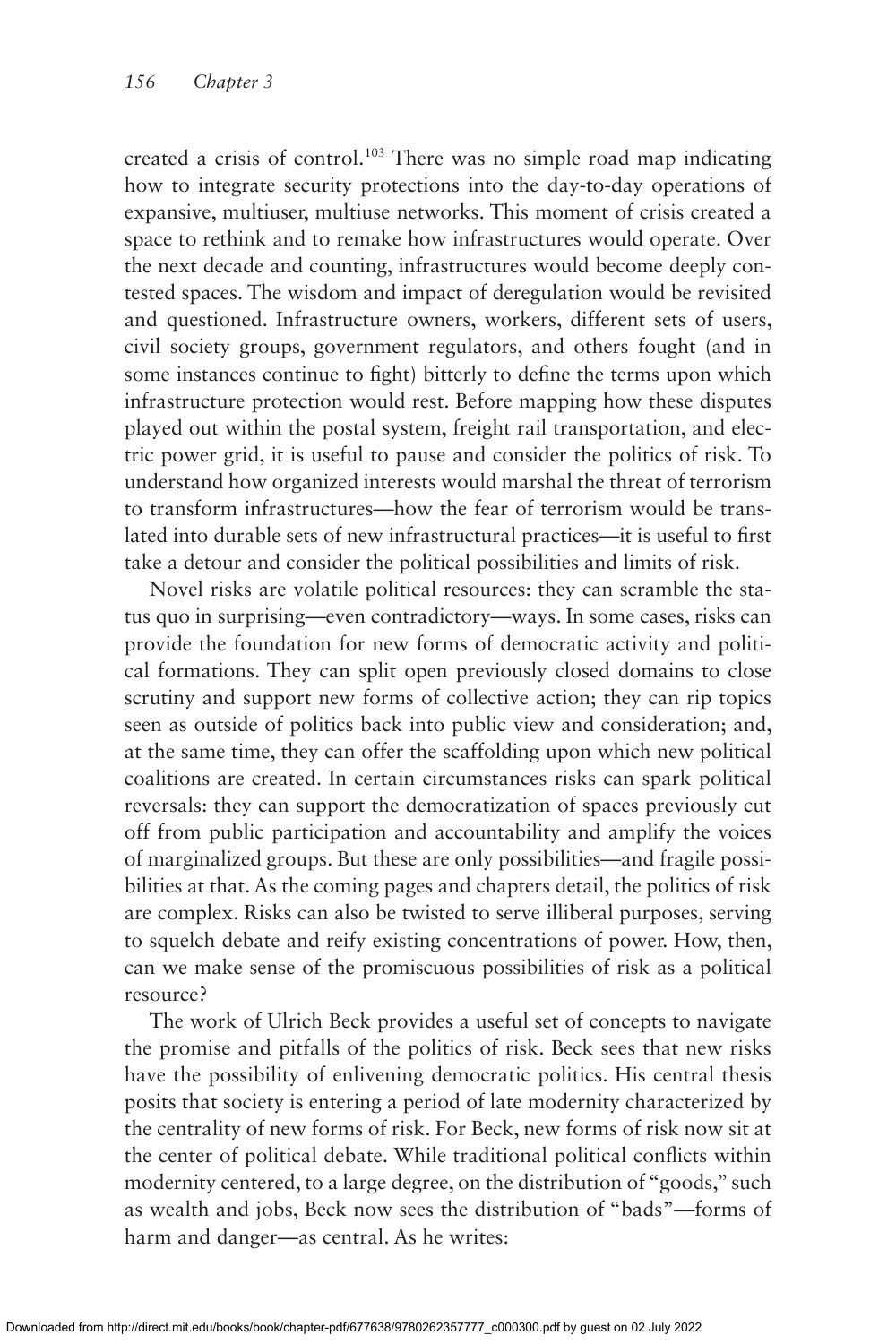With the advent of risk society, the distributional conflicts over "goods" (income, jobs, social security), which constituted the basic conflict of classical industrial society and led to attempted solutions in the relevant institutions, are covered over by the distributional conflicts over "bads."… They erupt over how the risks accompanying goods production … can be distributed, controlled, and legitimized.<sup>104</sup>

Beck argues that as part of this turn, society can now be conceived of as a *risk society*. The production of new forms of risk, defined in keeping with the term's colloquial meaning as forms of harm and danger, are internal to the process of modernization—they are what Anthony Giddens refers to (in an unintended echo of the PCCIP's similar language) as the "dark side of modernization."<sup>105</sup> The production of risks is not a failure of modernization but rather a side effect. As Beck notes, "In advanced modernity the social production of *wealth* is systematically accompanied by the social production of *risks*."106 The management of these sorts of risks is now a central feature and challenge of contemporary life.<sup>107</sup>

It is a provocative idea. For Beck, these risks are politically explosive. They have the potential to create institutional turmoil and disruption. Although forms of harm have, of course, always existed, a new category of risks—climate change, terrorism, systemic infrastructure failure, among others—are different. They are expansive—unmoored in time and space global in scope, potentially catastrophic, and resistant to calculation.<sup>108</sup> These types of risk cannot be reduced to a specific location or fixed temporal period: to whom and where these harms might strike is not clear. Precisely *whose* problem such risks are is an open question.<sup>109</sup> Nor can they be reduced to easy estimates of frequency or degree of danger: they outrun our ability to tabulate either their likely occurrence or severity with great confidence.<sup>110</sup> These risks are atypical, infrequently occurring, and quite new, making historical extrapolation difficult.<sup>111</sup> As a result, uncontested statements about the danger they present are hard to offer. Calculability is central to the management of risks by supporting empirical testing and the provision of mitigation measures, including insurance. Absent accepted measures of probability, central institutions involved in managing risks—namely, branches of science, political bodies, and insurance—are destabilized.112 In this manner, risks such as those associated with ecological collapse, nuclear waste, and terrorism, to select three risks Beck regularly invokes, undermine and challenge the ability of existing institutions. They create a crisis of legitimacy and a crisis of control.<sup>113</sup> Now, everything seems contestable and open to renegotiation.

New forms of risk hold out the possibility of radical change.<sup>114</sup> For a moment, as Beck writes, "The unthinkable and unmakeable become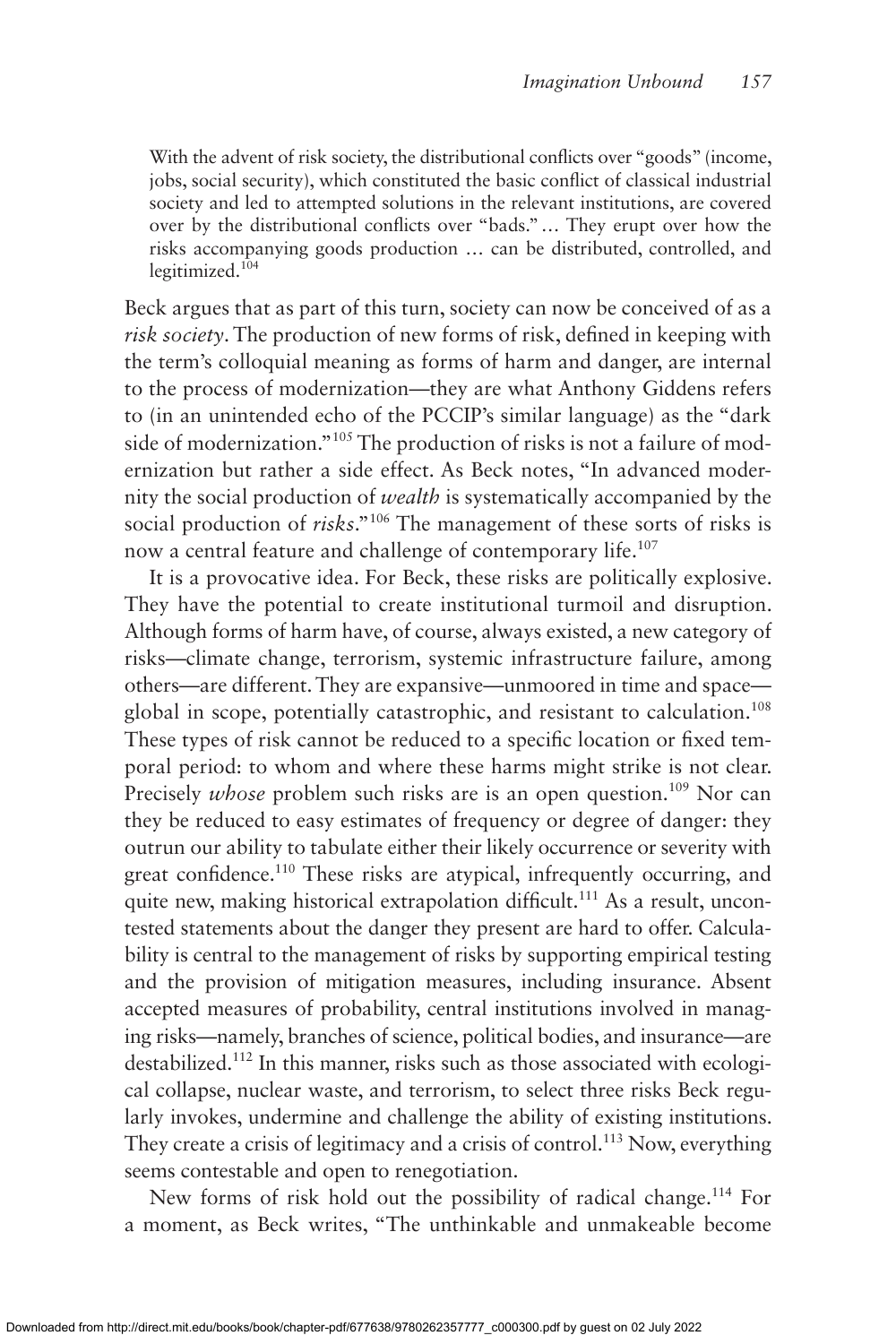possibilities."115 The democratizing potential of risk operates across two distinct, though related, trajectories. On the one hand, risks can open previously closed domains and illuminate the political choices and implications buried beneath the surface.116 The recognition of risks can draw attention to the political implications of seemingly private and apolitical areas and, in the process, can create openings for new political engagements at odds with the status quo.<sup>117</sup> Areas typically considered private and apolitical, such as business, economics, and science, are now politicized and subject to public scrutiny and discussion; they become legitimate topics of political discussion and intervention. As Beck notes, the recognition of new forms of risk can lead

previously depoliticised fields of decision-making [to become] politicized.… Generally involuntarily and against the resistance of … powerful institutions … they are opening up these problems to public doubt and debates. In global risk society, therefore, subjects and themes once treated behind closed doors, such as public investment decisions, the chemical composition of products and medicines, scientific research programs and the development of new technologies, are articulated and debated in public.<sup>118</sup>

The recognition of the production of risks within areas considered private and "off-limits" illuminates the inherent politics at play. In doing so, it offers the possibility of opening these areas for participatory politics and some form of collective control. At the same time, risks also function as a resource for otherwise marginalized groups to enter into political discussions and coalitions. The recognition of novel risks enables new actors to enter the fray. The uncertainty surrounding the probability and effects of novel risks creates a space where new types of claims can be offered and taken seriously, and new sets of speakers can find a voice. New risks expand the horizon of possibilities and enable "as if" thinking. Once risks are publicly accepted and salient, a range of imagined possible scenarios are credible; as Beck notes, the subjunctive replaces the indicative mood.119 In other words, novel risks enable a new type of thinking structured around the hypothetical or possible. If the past no longer is taken to offer a clear image of the future—if the future is no longer presumed to mimic the past—the limits of what is considered plausible are stretched. Claims and scenarios of what *could* happen are taken as legitimate. In this moment, new and existing social movements can adopt risks as a clarion call that challenges the accepted wisdom of the status quo and, importantly, challenges power.<sup>120</sup> The production of new risks creates seams where challenges to the authority and legitimacy of those in power are possible.121 As Beck argues, "The boundaries between scientific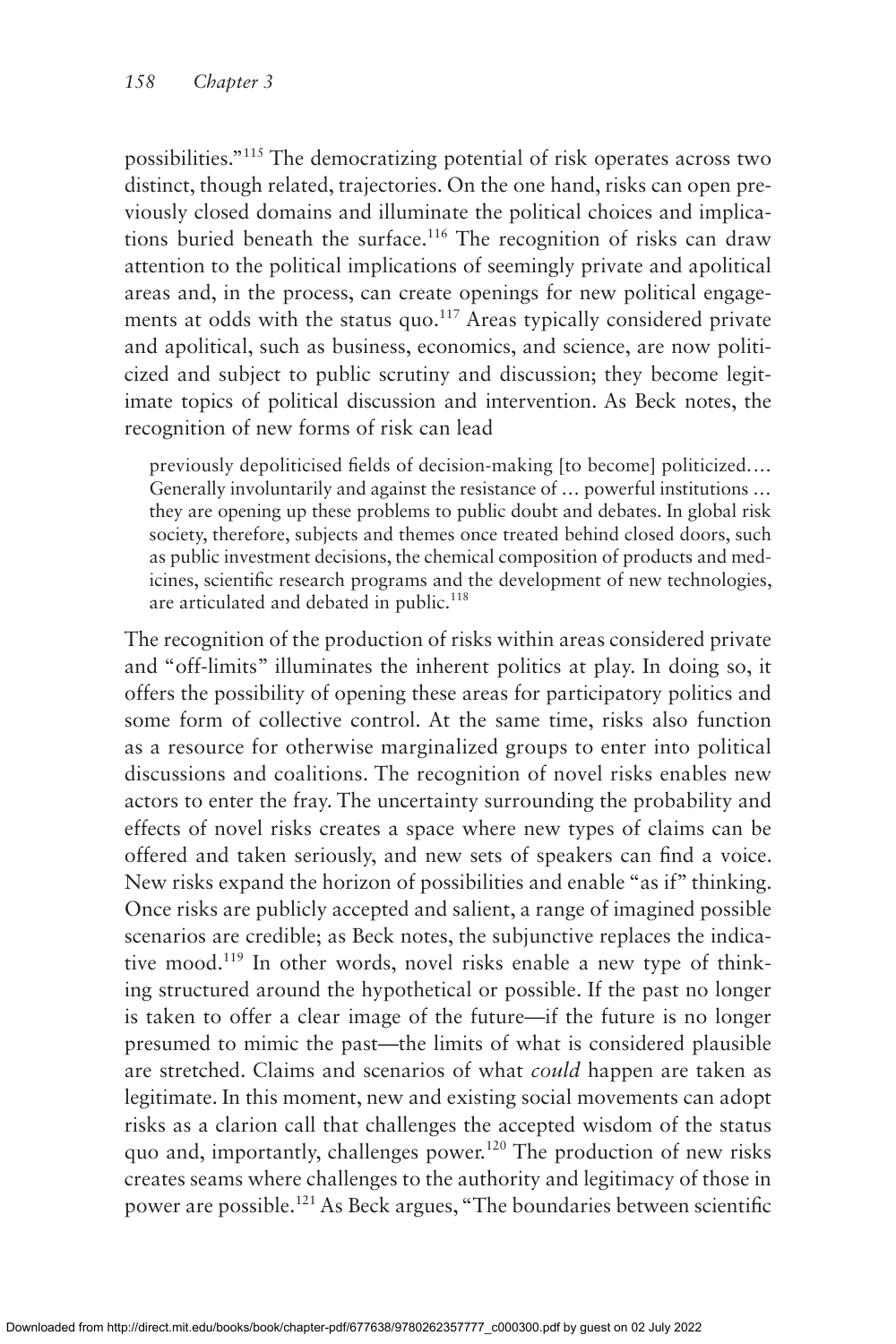and unscientific, between science and politics, and between experts and layman" erode.<sup>122</sup> Here, monopolies of knowledge are challenged and expert claims become contestable. This creates a space for new possibilities. Now a range of voices, including actors not typically authorized to speak with authority, are able to enter substantive debates.<sup>123</sup> In this respect, risks serve as a type of capital that is not reducible to existing political, economic, or scientific power.<sup>124</sup>

This optimistic portrait of risks must, however, be qualified. The political possibilities of risk are fragile and contingent. Risks are not inherently transformative; they offer the potential for political transformation. They are a resource open to appropriation, a source of legitimation and external support that actors of different stripes can highlight and rely on in advancing their positions. Risks are unreliable allies to power because their definition and interpretation do not necessarily follow established currents of power.<sup>125</sup> The potential of risks, for Beck, is the gap between what he terms *relations of definition* and other forms of power.<sup>126</sup> It is in this disjunction, between who defines risks and existing forms of power, that the radical potential of risks rests.<sup>127</sup> But what direction transformations linked to the recognition of novel risks will take—in support of democratization or the retrenchment of power; in favor of wise reconsideration or the headless rush of paranoia—is always an open question. The political potential of risks is simply that: *potential*. It requires organized interests to adopt risks and advocate for change.

Political, economic, and technological changes are creating new forms of peril that have real consequences and stakes. Yet, critically, these risks are always open to interpretation and mediation. That is, what risks mean and how they are thematized and translated into new policies and procedures is an open question. Risks do not in and of themselves compel action in particular directions; they can be used as symbolic resources for quite different ends.<sup>128</sup> The invocation of novel risks can support a reflexive democratic politics that considers the sources of new forms of danger and new courses of action or, alternatively, a type of totalitarianism that impoverishes participation in the name of emergency measures.<sup>129</sup> Democratization and contestability are useful and important correctives to the fencing off of political questions. But there are real and significant challenges that cannot be overlooked. If everything becomes open to questioning, then paranoia, conspiracy theories, and antiscientific crusades are also given room to flourish. In exploring the politics of risk, a set of key questions now slide into view: How, by whom, and to what end are risks interpreted and marshaled as a resource?<sup>130</sup> How have the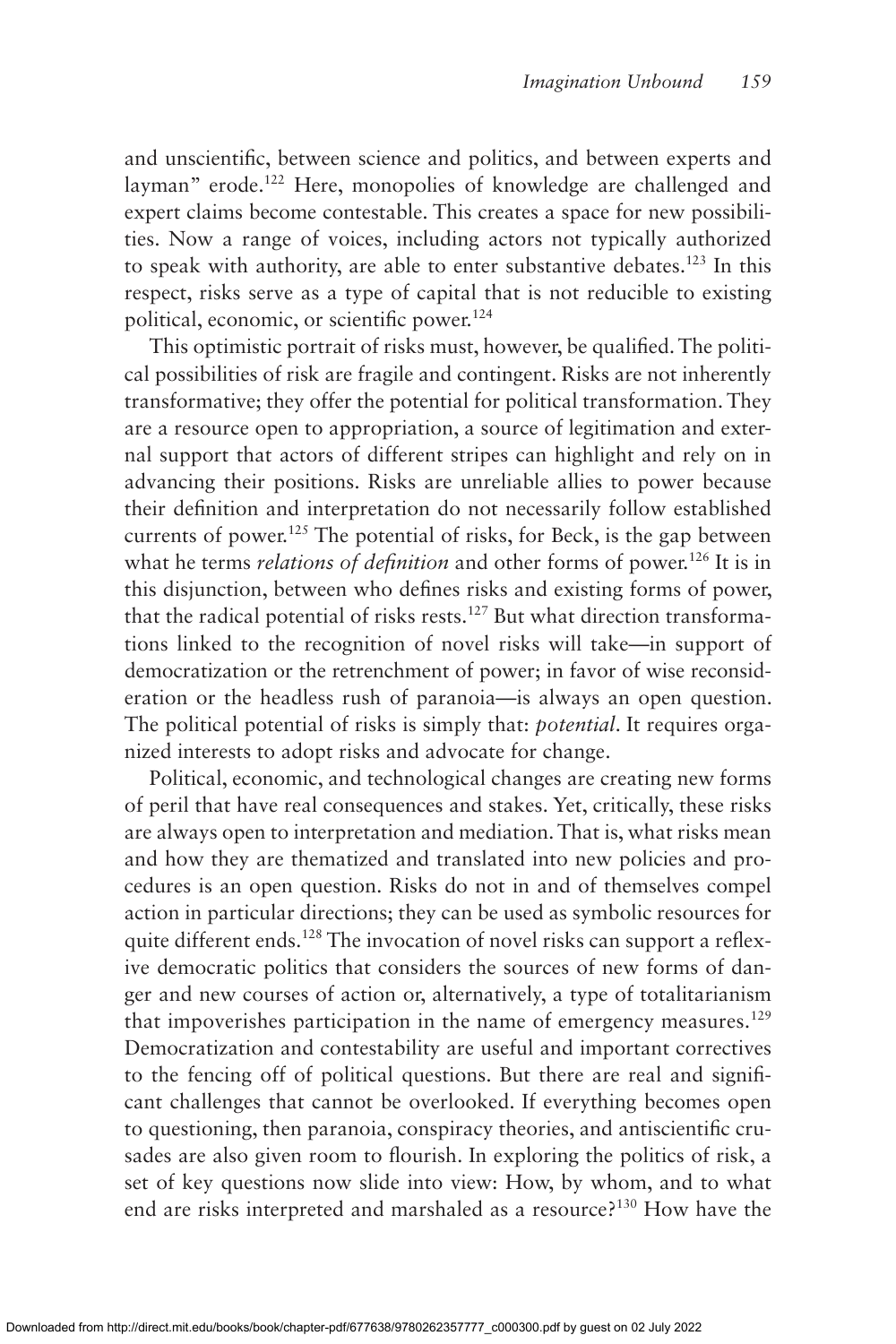exceptional circumstances of novel risk been fashioned into a durable set of security practices? And, most crucially, what social relations are embedded within new security practices? These questions provide useful guardrails for examining and understanding the implications of the new forms of infrastructure security that will transform the postal system, freight rail network, and electric power grid in the coming years.

Beck leaves us with a useful starting point: the ultimate significance of risks requires investigation into how groups mobilize around and deploy the symbolic currency or capital embodied within new risks. Once risks become relevant and salient—accepted as legitimate points of reference within the stock of common images, meanings, and arguments that define a shared culture—they can be adopted and wrenched to support new claims.131 As certain risks are accepted as legitimate within the larger common culture, they can be appropriated by diverse sets of actors to justify action. In pointing out this dynamic, Beck is making a clear connection between two different understandings of culture—between viewing culture as a shared set of common, but by no means static or uncontradictory, meanings and culture as a repertoire of available tools. In this reading culture is shared, interpersonal, and collective: it is a broader structure within which action makes sense and is intelligible. In this fashion, Beck forwards a notion of culture that is compatible with Clifford Geertz's interpretive notion of culture as a shared semiotic framework or context within which action can be described.<sup>132</sup> Yet in identifying how cultural notions of risk can be instrumentalized as resources of legitimation, Beck shares an affinity with Ann Swidler (and others) in emphasizing how the broader set of available meanings within a culture enables and supports autonomy. In her well-worn phrase, culture acts as a "tool kit," a repertoire of available ideas from which individuals can draw to support actions. As Beck argues, risks empower marginalized groups because they offer "new sources of legitimation"—a new tool in the tool kit.133 Risks "provid[e] political movements with the external conditions, strategies and resources for a type of 'judo' politics. That is to say … [risks] unleash powerful impulses for change from positions of relative powerlessness."134 Here, culture does not compel action and is not deterministic or oppressive in a functionalist mode. On the contrary, it enables autonomy. It is through the availability of cultural resources that "strategies of action" can be forged.135

This view of the politics of risk is striking. It is at odds with how risk is usually thought to function within political life, particularly in the realm of national security policy and certainly in the context of post-9/11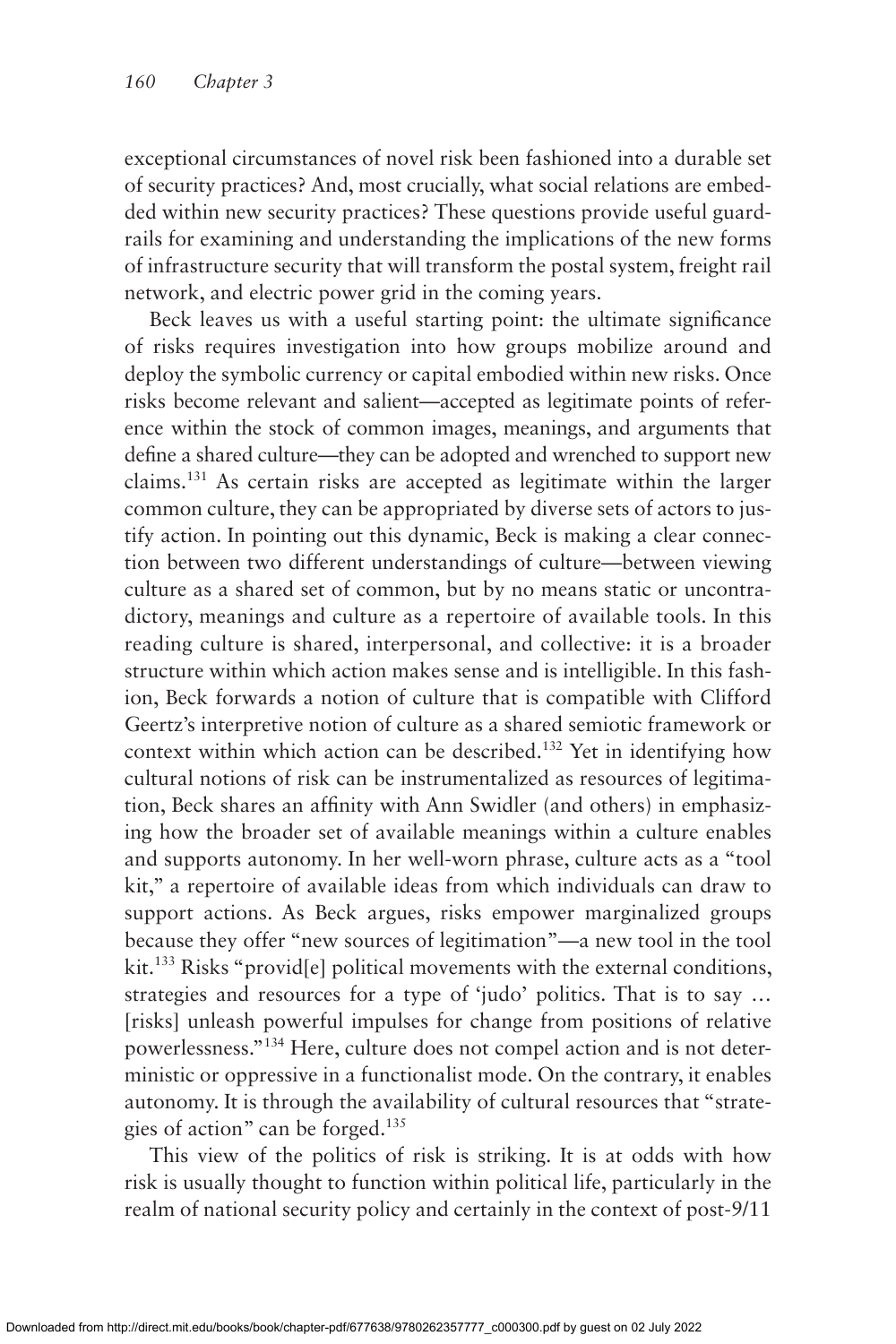security interventions. It is often taken as a given that new risks, emergencies, and security interventions lead to the suspension of democratic processes. In moments of peril, it is said that the powerful are uniquely positioned to seize power. This view abounds. The concept of *securitization*, developed most centrally within security studies by Barry Buzan, Ole Waever, and Jaap de Wilde, suggests that security is, primarily, a rhetorical device used to justify exceptionality in support of the powerful.<sup>136</sup> Studies of securitization see "security" as a trump card used by the state to suspend the regular features of governing and seize power. As Buzan and colleagues note: "'Security' is the move that takes politics beyond the established rules of the game and frames the issue either as a special kind of politics or as above politics."137 In this thinking, security necessarily blunts normal democratic mechanisms. As Buzan and coauthors remark:

Securitization … means to present an issue as urgent and existential, as so important that it should not be exposed to the normal haggling of politics but should be dealt with decisively by top leadership prior to other issues. … It works to silence opposition and has given power holders many opportunities to exploit threats for domestic purposes, to claim the right to handle something with less democratic control and constraint.<sup>138</sup>

This notion of the politics of risk—as something inherently antidemocratic has been widely adopted by observers of the post-9/11 moment. In *Fear: History of a Political Idea*, Corey Robin critiques at length the notion that fear and risks—particularly the risk of terrorism post-9/11—can serve as the foundation for democratic revitalization and engagement.<sup>139</sup> For Robin, risks are the exclusive province of the powerful; anxiety, fear, and uncertainty only support greater concentrations of power and are put in service to reduce public participation and freedom.<sup>140</sup> In Robin's reading, risks obscure the political character of situations and justify the suspension of normal democratic processes in response to the needs of a presumed emergency. John Mueller in *Overblown* offers much the same argument in reference to post-9/11 politics, and certainly, many examples of how risks have been used to justify exceptionality at the expense of democracy can be offered.<sup>141</sup> But these accounts adopt either implicitly or explicitly a somewhat limited notion of culture. In these, iterations culture is little more than the scrim through which the powerful impose their prerogatives. This view is blinkered. Culture is more than the distillation of the ideas and notions the powerful hope to promote. Culture is rich and messy: it contains contradictory ideas and arguments. It is, following James Carey's discussion of a cultural approach to communication, a shared set of meanings that provide the larger context within which ideas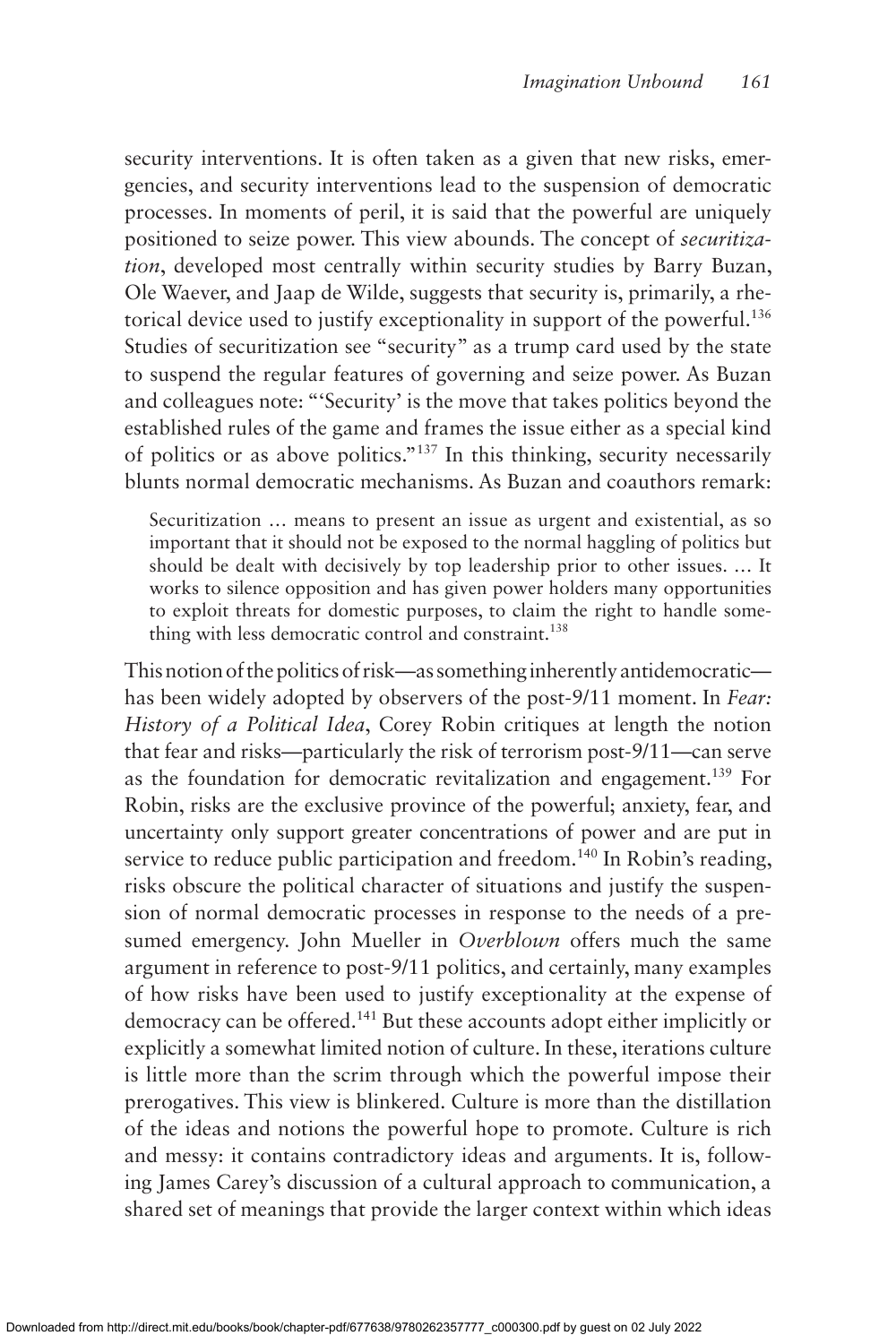and arguments make sense.<sup>142</sup> Once risks are publicly salient—once they have moved from being on the edge of legitimate discourse and are more or less taken to be true and have taken up residence as part of the larger shared culture—they are no longer the province of a particular speaker. In these moments, the stakes are high. Both the powerful and the marginalized can fight to appropriate the language of risk for their own ends. The powerful can claim that exceptional circumstances require setting aside democratic norms and processes. They can (and often do) cloak their agenda in the language of risk and use it as a means to accumulate or consolidate power. But those outside of power can also enact securitization they can speak the language of security and exceptionality as a way of challenging the existing status quo. Securitization can work not only to silence but to amplify voices. The exploitation of threats can be put into the service of democratic participation. Risk, in and of itself, does not compel a particular outcome. What is left then is a demand for close examination how risks circulate and are deployed. This is precisely the task to which the following chapters turn. After 9/11 the cultural reframing of infrastructures as dangerous things and the creation of institutions that supported this view were firmly put in place. These changes set the stage for a significant transformation: a possible reordering of the material outlines and power dynamics that defined infrastructure. How this transformation would unfold, however, was an open question.

#### **Infrastructure Inversion and the Politics of Post-9/11 Security**

After the attacks of September 11, infrastructures were recast as sites of vulnerability, danger, and fear. This reordering was driven by clear choices specifically the decision of the Bush administration to adopt the PCCIP's (and other earlier groups') framing of infrastructures as sites of danger and the subsequent decision to make infrastructure protection a clear, and well-funded, government priority within DHS and across the federal government. The difficulty in calculating the risk of terrorism became an acute problem; the possibility, rather than the probability, of catastrophic loss became a source of concern for the state, operators, and a host of publics associated with these networks. This was a rich moment. The political possibilities of risk described by Beck came alive. As infrastructures were revisited or redefined as sites of anxiety and danger—targets in waiting—they suddenly became open to reconsideration and remaking. The sunk politics of infrastructure, at least for a moment, would become visible; the upheavals of deregulation would reemerge as public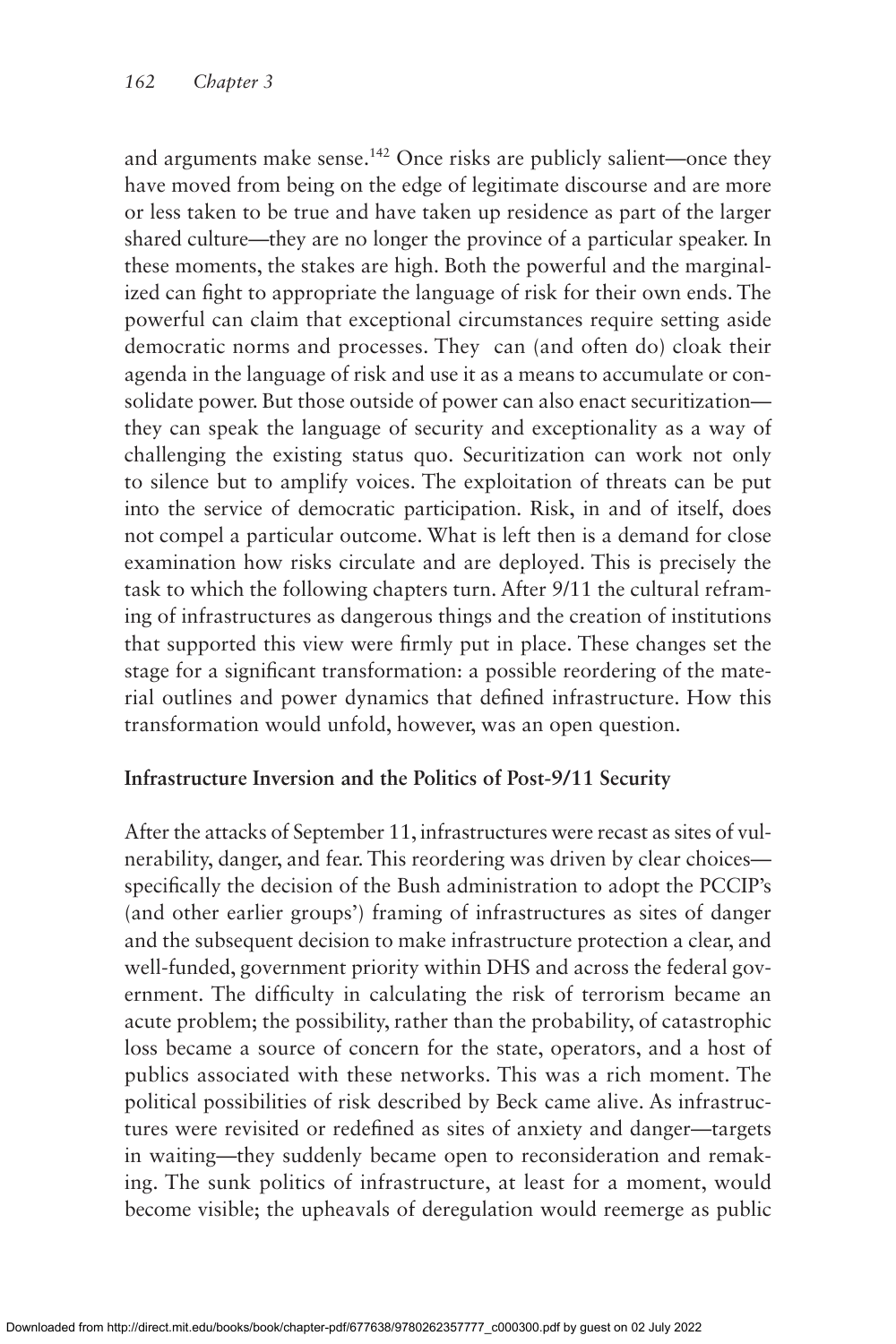problems. The cultural and institutional reframing of infrastructures as dangerous objects created a crisis of control: it opened infrastructures up to competing claims about how they should be organized; it created an opportunity for otherwise marginalized voices to be heard; and it created an opportunity for new, surprising political coalitions to crystallize. It created real possibilities for change—possibilities that were not anticipated during the initial rush to include infrastructure protection within an expanding portfolio of homeland security during the early years of the Bush administration. During these early post-9/11 days, much remained unclear. How and on what terms would infrastructure security unfold? Who would define the contours of these new security measures? How would new, enhanced forms of security square with the needs of access, low cost, and reliability (among other values)? Importantly, what type of social relations would these new security interventions codify? Infrastructures are a nest of technical and nontechnical elements; they join together technical artifacts, legal standards and regulations, infrastructure owners, different sets of users and customers, and labor in a contingent set of relationships. How would new security interventions reorganize these relationships? In short, how would infrastructures order?

The answers to these questions would only gradually become clear in time. During the Bush and then Obama administrations (and as of this writing, the Trump administration), critical infrastructure protection would remain a key priority and point of fierce debate. The following three chapters explore in detail how new security concerns upended and eventually remade the postal system, the freight rail network, and the electric power system. They trace the *bureaucratization of risk*: how the abstract threat of terrorism—the idea of a possible terrorist attack at some point in the future—is written into stable and routine security practices, regulations, codes, and technologies. This process was contradictory. It led to both the opening of sealed domains and a type of democratic revitalization that challenged the changes unleashed through deregulation, and it also led to the further consolidation of power to control infrastructure. Indeed, in time both the promise and fragility of the politics of risk would become clear.